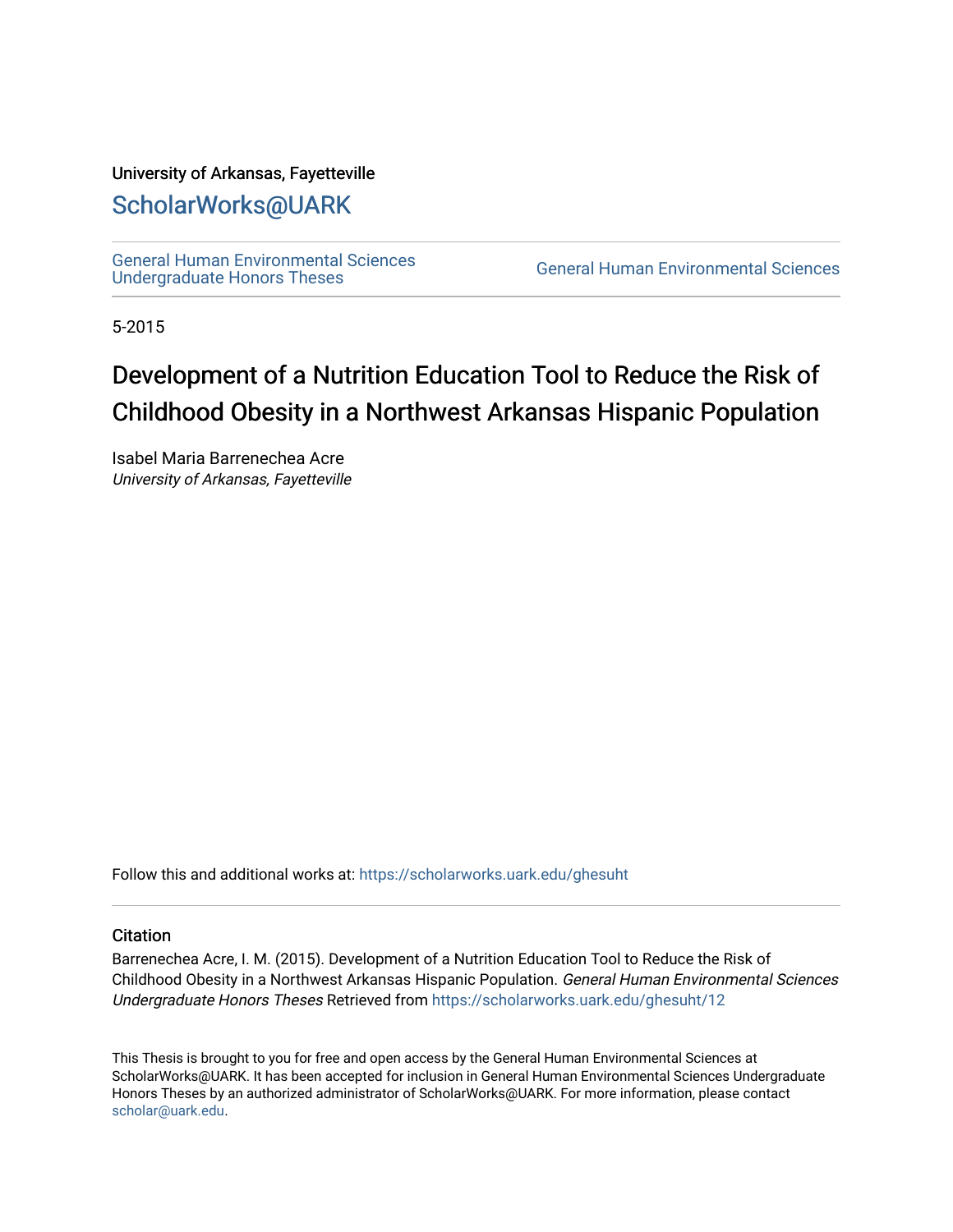

# DEVELOPMENT OF A NUTRITION EDUCATION TOOL TO REDUCE THE RISK OF CHILDHOOD OBESITY IN A NORTHWEST ARKANSAS HISPANIC POPULATION

A Thesis/Creative Project

Submitted to the University of Arkansas

Dale Bumpers College of Agriculture, Food and Life Sciences

In Partial Fulfillment

Of the Requirements in

Bachelor of Science in Nutrition and Dietetics

With Honors Distinction

By:

Katherine Grace Ross

Mallori Channing Sando

Maria Isabel Barrenechea

Fayetteville, Arkansas

Defended the 29<sup>th</sup> of April 2015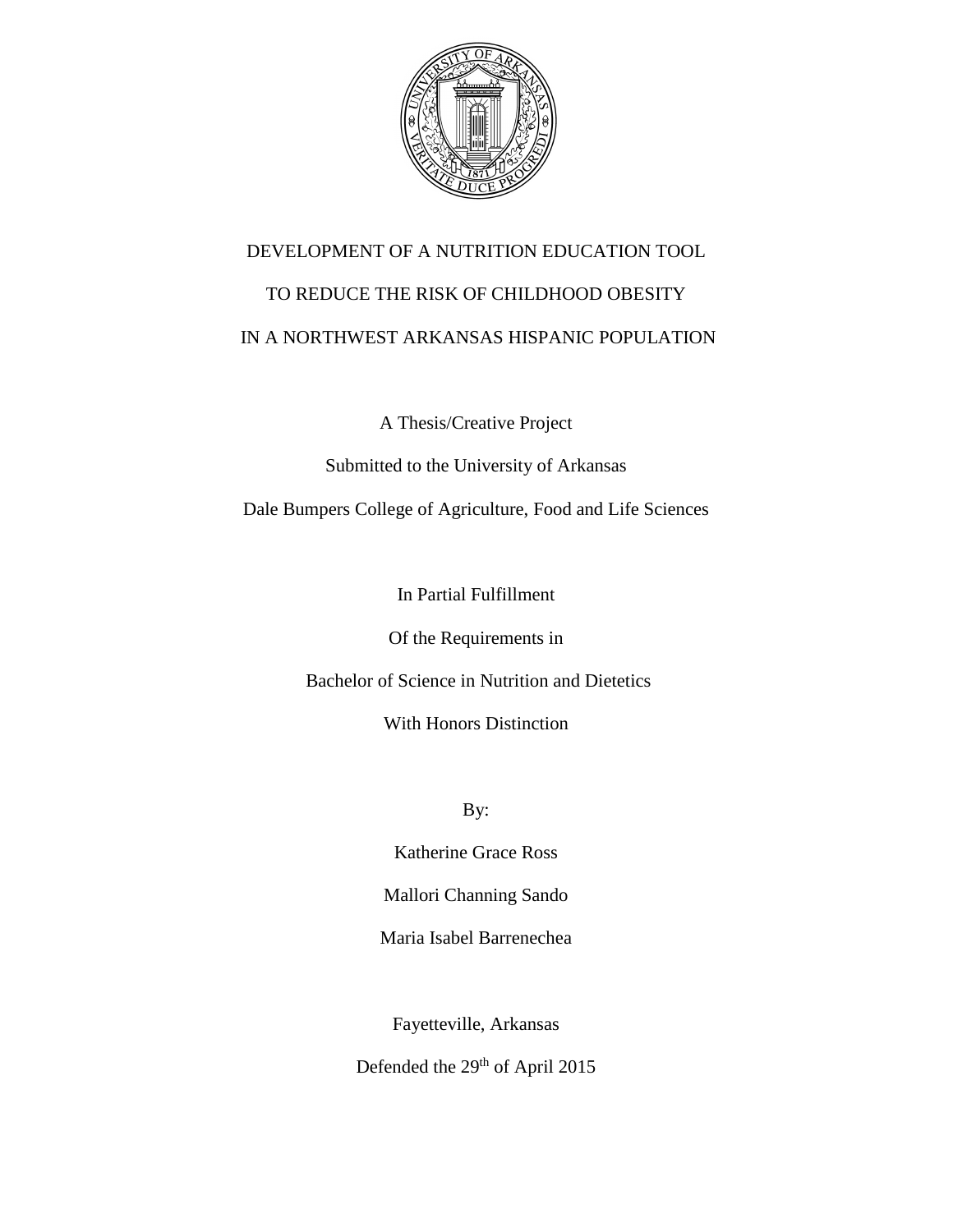#### **Abstract**

*Purpose*: The goal of this qualitative research project is to create a bilingual education tool to equip the participants of the English as a Second Language (EASL) class at the Elmdale Elementary School location to reduce the risk of childhood obesity in their children. It is expected that participation in this project will contribute to the development of English language skills of those involved in the EASL class.

*Background*: Adults of Hispanic descent are at a high risk for developing obesity. In conjunction, so are their children. Children who are overweight and/or are obese have a high risk of developing heart disease, diabetes, high blood pressure, and other health complications. As a side effect of the language barrier some Hispanics experience, it may be difficult for them to fully understand nutrition resources in English. It is critical that these families feel empowered in reducing the risk of childhood obesity in their families.

*Methods*: A thorough review of the current literature was conducted so that the content of the tool conveyed the evidence-based practice in the prevention of childhood obesity. Input and feedback from two (one pre-tool development/one post-tool development) focus groups of approximately twelve to fourteen adult Hispanic males and females were be analyzed to design and validate the content of the tool and an accompanying assessment instrument. All interactions were conducted in English and in Spanish.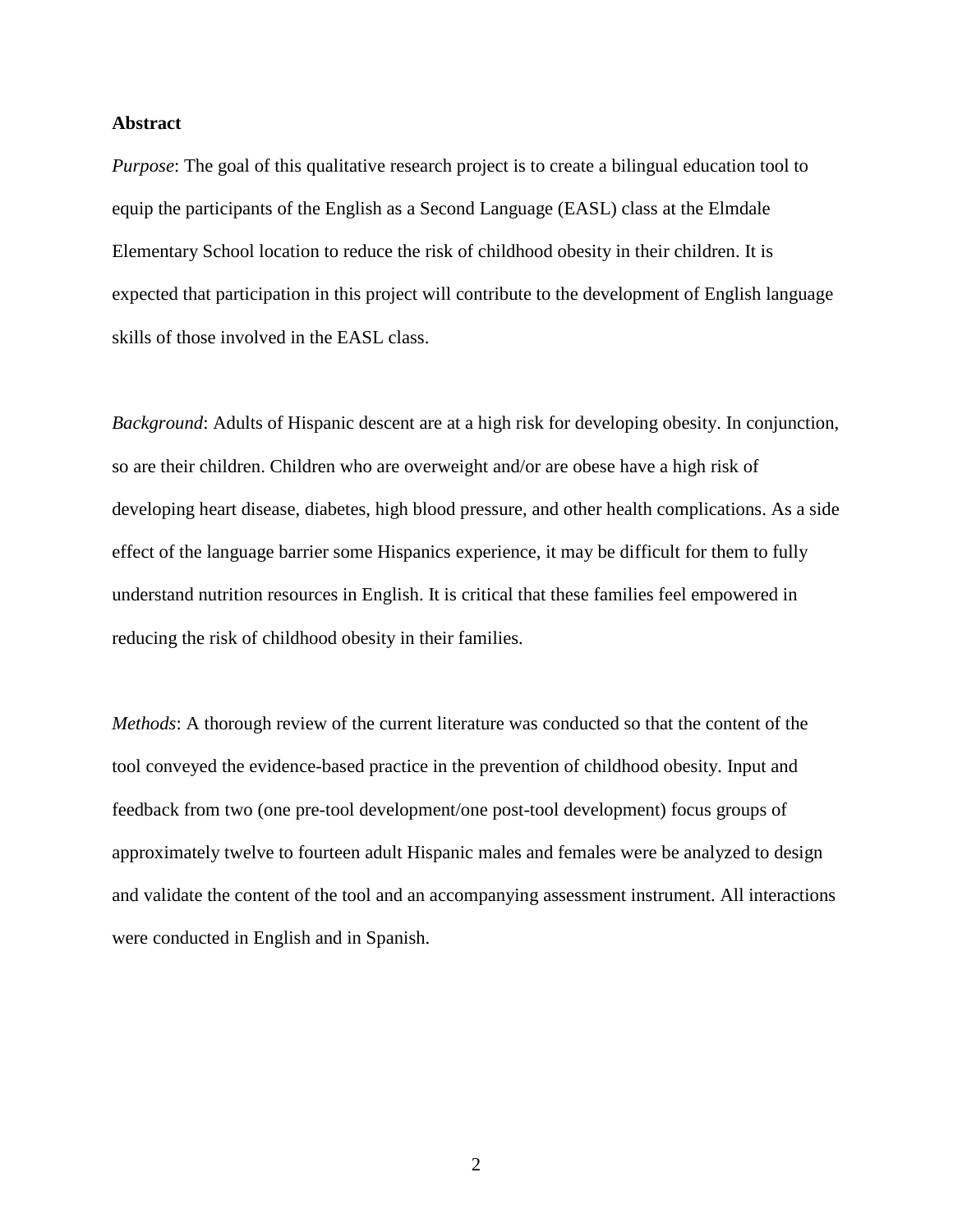*Conclusion*: This research project describes the development of a nutrition education tool sensitive to language and cultural factors of the Hispanic community. This service-learning project is designed to provide Hispanic families with evidence-based nutrition information in order to reduce the risk of childhood obesity.

#### **Introduction**

#### The Obesity Epidemic

Obesity is defined as a "Body Mass Index (BMI) at or above the 95th percentile for children of the same age and sex" (CDC, 2012). Childhood obesity rates remain high in the United States, and the overall prevalence of obesity in the nation's young people, ages two to nineteen years of age, has not changed significantly within the past ten years, remaining at about 17% (CDC, 2014). Overall, the prevalence of obesity differs among age, sex, education level of head of household, and racial and ethnic groups (CDC, 2014). With significant disparities, the prevalence of obesity is higher among Hispanics and African Americans than any other racial and ethnic group. An estimated 22.4% of Hispanic children and adolescents are obese (Boudreau et al., 2013; CDC, 2014; Greaney et al., 2012). The complications that come alongside childhood and adolescent obesity include cardiovascular, pulmonary, psychosocial, neurological, endocrine, gastrointestinal, renal, and musculoskeletal areas, many of which can affect individuals later in life (Merikangas et al., 2012).

There is great importance in the prevention of obesity, but a very limited amount of research has been done to focus on preventing overweight and obesity among high-risk populations such as Hispanics (Boudreau et al., 2013; Greaney et al., 2012; Pottie et al., 2013).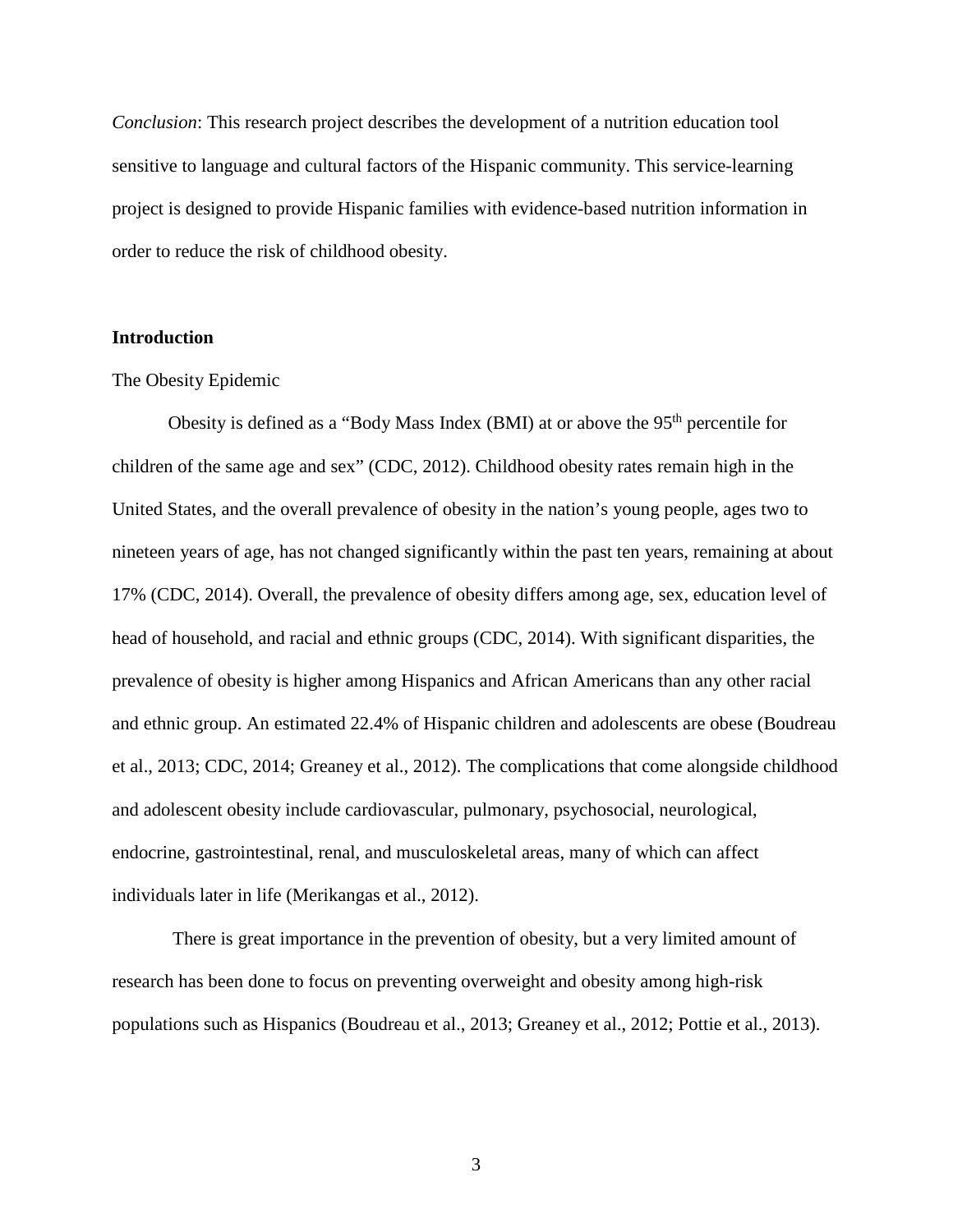Young individuals who are overweight or obese are vulnerable to many stereotypes because of their weight. Some parents feel blamed by their doctors for the excess weight of their children without being given helpful suggestions on making changes that they can apply to their everyday lives (Puhl et al., 2011).

#### *Cultural Insight Sensitive to the Hispanic Population and Obesity*

Individuals of Latin American decent, most of whom were born in another country, have two to four times greater risk of developing Type II Diabetes than individuals natively born in the United States (Greaney et al., 2012; Pottie et al., 2013). Language may function as a barrier to delivering services for ethnic populations, especially when the primary language of the individual is not being used (Pottie et al., 2013). The language barrier may not always be evident, as there are reports of individuals who believe to be proficient in another language, but in fact are not. (Schyve, 2007). Understanding cultural differences can be very different than learning another language, and can interfere with the effectiveness of communication. Health literacy is also extremely important, in that an individual who knows and understands a language may not be able to comprehend medical jargon or complex instructions (Schyve, 2007).

#### *Steps Towards Prevention*

Current literature highlights different prevention methods in order to reduce the risk of childhood obesity. However, the majority of evidence-based literature agrees upon the following methods: breastfeeding, discouraging the use of restrictive and coercive feeding practices, reducing the energy density of food, emphasizing parent role-model behavior, adequate sleep, limiting screen time, eating meals as a family, and physical activity.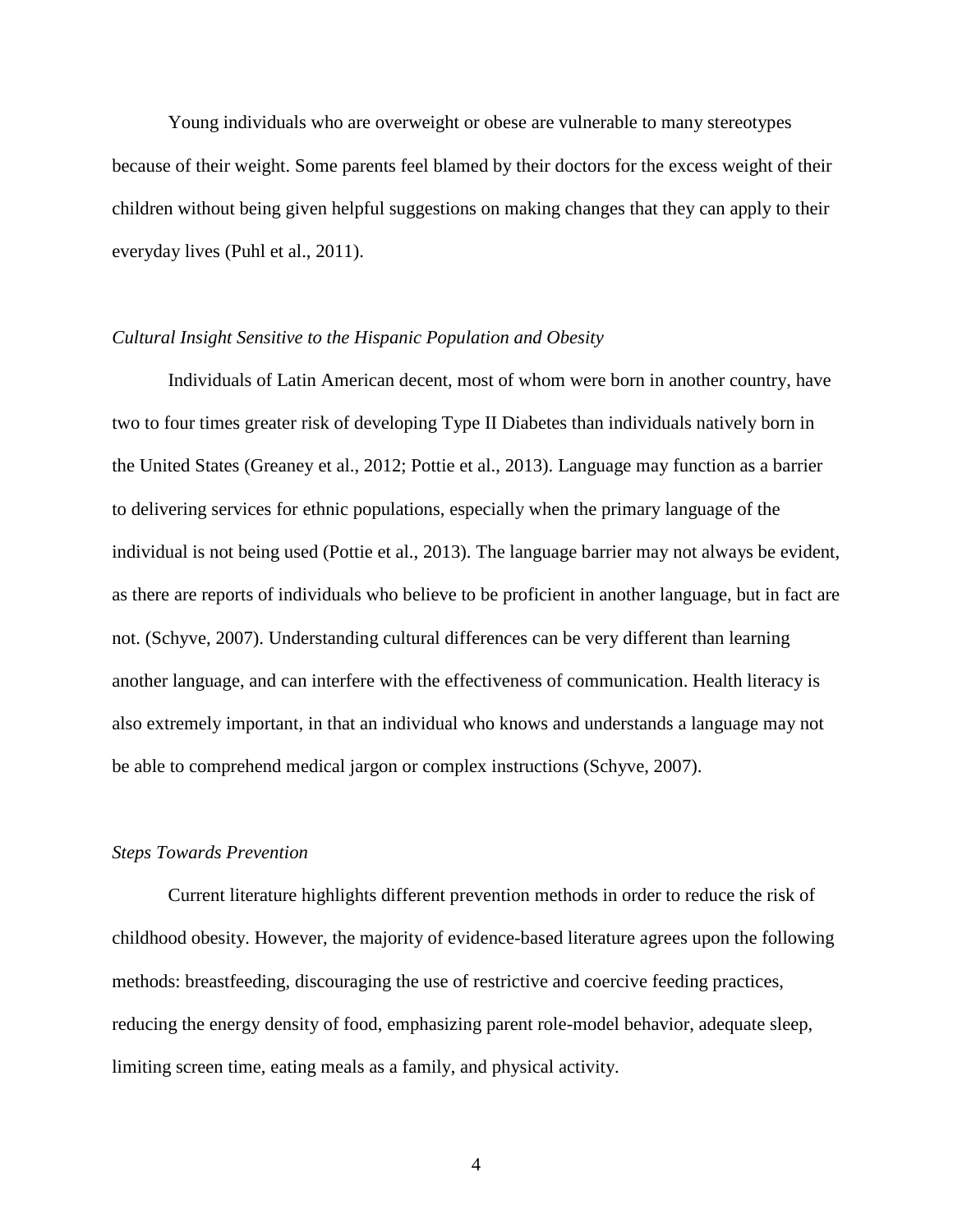#### I. Breastfeeding

Latin American women are more likely to initiate lactation, but not likely to exclusively breastfeed for at least six months, which is the accepted prevention method that is seen to lower childhood obesity rates (Birch and Ventura, 2009; Fisher et al*.*, 2000; Harder et al*.,* 2005; Locke, 2002; Mennella et al., 2001; Metzger and McDade, 2010; Sullivan and Birch, 1994; Singhal and Lanigan, 2007; Spielgel et al*.*, 2004; Taveras et al*.*, 2010). The longer an infant is breastfed, the less likely the child is to be obese later in life (Thompson and Bentley, 2012). However, breastfeeding for less than four months is considered a risk factor for childhood obesity (Harder et al*.*, 2005; Thompson and Bentley, 2012). One study followed the course of sibling pairs, one of whom was breastfed, and the other was not. The sibling that was breastfed was on average thirteen pounds lighter than the nonbreastfed sibling (Metzger and McDade, 2010). Another study suggests that any exposure to breast milk is correlated with lower rates of obesity seen between non-breastfed infants and those using formula (McCrory and Layte, 2012). For example, one study where the child was breastfed for five weeks was associated with lower rates of obesity at age nine. These individuals were 47% less likely to be obese as they aged. This percentage increased congruently up to 62% with the amount of time the child was breastfed (McCrory and Layte, 2012).

Several studies aim to answer the question "why does breast milk lower rates of childhood obesity." Sources point to the composition of breast milk. An important component of breast milk is the naturally occurring hormone Leptin. It is considered to increase satiation, thus allowing the infant to recognize when he or she is full, preventing him or her from overeating. A critical point is that Leptin is found in breast milk and not in formula. (Fisher et al*.* 2000; Heinig et al*.*, 1993; Lawrence, 2010; Locke, 2002; Spielgel et al*.*, 2004). Formula is known for having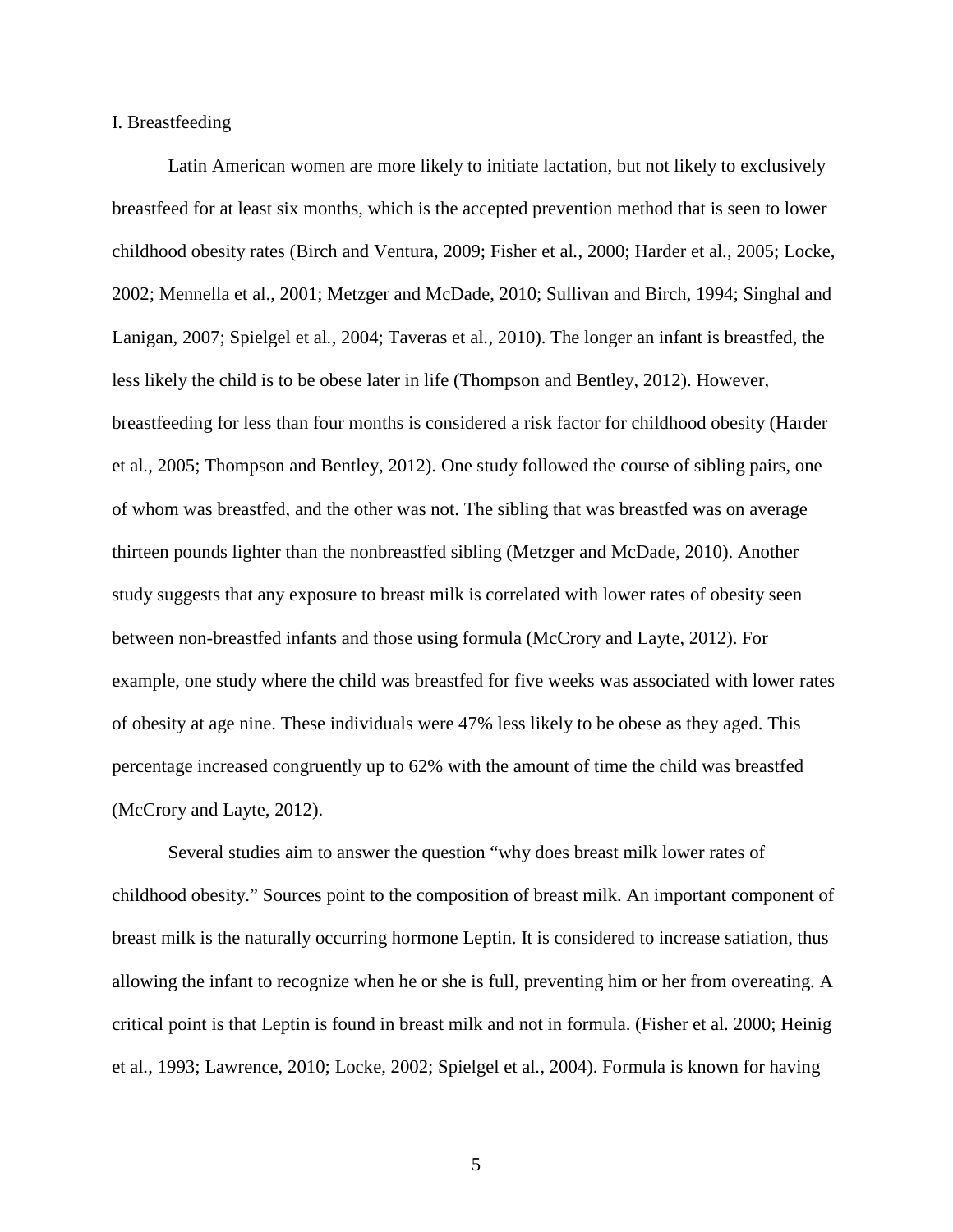an unnecessary energy density, providing too many calories for the infant. It can be as great as 10 to 18% higher in comparison to breast milk (Heinig et al*.*, 1993). Thus, infant formula is seen to initiate rapid growth in infants, leading to childhood obesity. One study specifically shows that breastfeeding resulted in a slower growth pattern, including more appropriate height and weight gain as compared to those that were formula fed (Singhal and Lanigan, 2007). A longer extent of breastfeeding also inhibits parents and caretakers from introducing solid foods too early, which is also linked with the probability of childhood obesity (Harder et al*.*, 2005; Taveras et al., 2010; Thompson and Bentley, 2012).

It is also considered that breastfeeding is a natural way to expose an infant to new flavors through the breast milk of the mother. One study proposed that this might instill in babies a wide food preference range, leading to the acceptance of more variety and healthier foods (Sullivan and Birch, 1994).

#### II. Discouraging the Use of Restrictive and Coercive Feeding Practices

While feeding a child, many parents are guilty of over-exerting their control. Sources argue against two common feeding styles on opposite ends of the spectrum: restrictive and coercive (Birch and Ventura, 2009; Birch et al., 2003; Birch et al.,1984; Klesges et al., 1983; Taveras et al., 2010). Evidence from a study showed that when left unsupervised, children tended to overeat the very foods that their parents restricted (Birch et al., 2003). Usually parents try to restrict specific foods or portion sizes. In one study, the children whose parents had strict rules about candy, sweets, salty snacks, etc. were reported as being overly excited and more preoccupied with said foods once they were made available, in comparison to other children who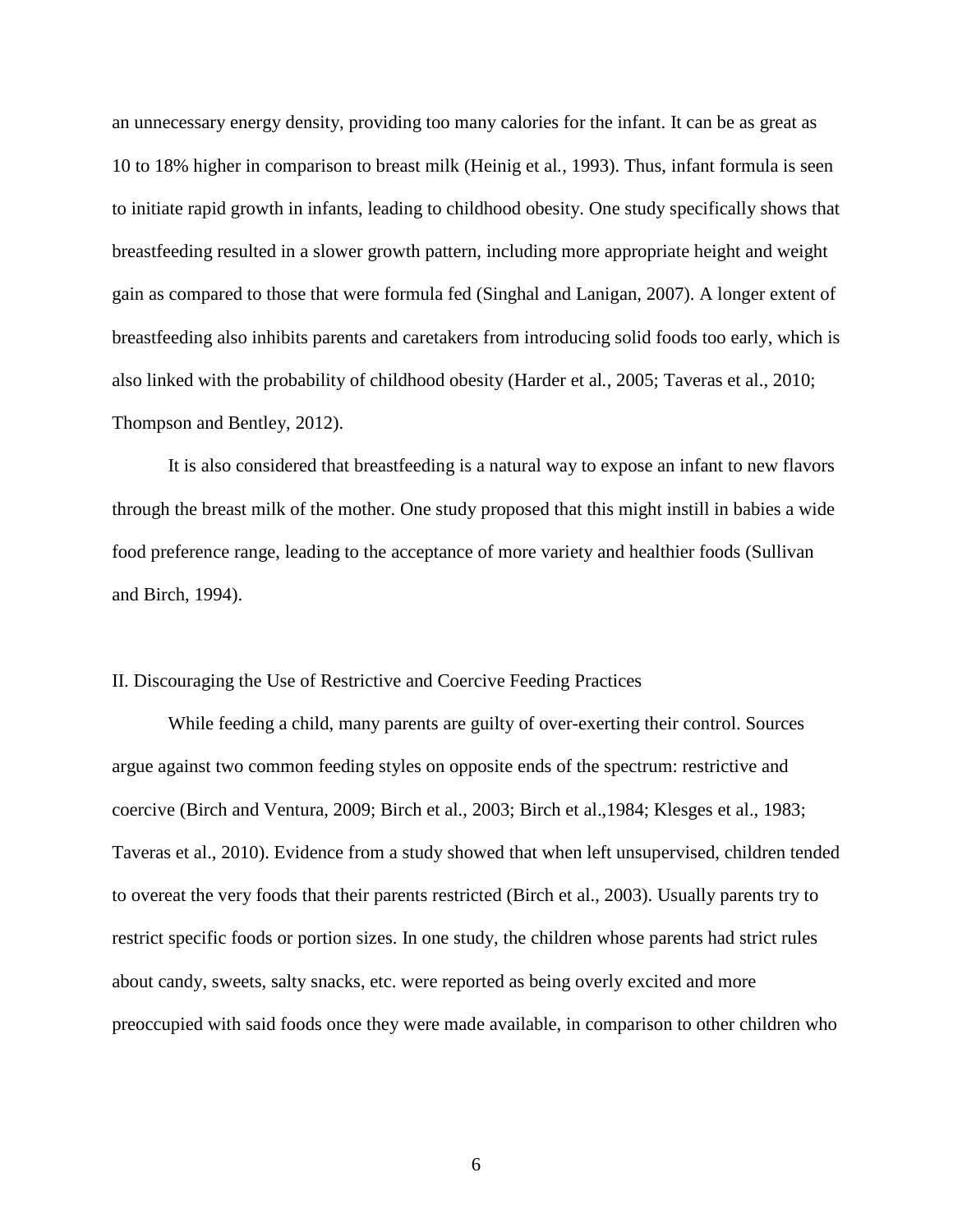had no restriction (Birch et al., 2003). Specifically, it is thought that maternal restriction of foods is associated with a higher probability of childhood obesity at age 3 (Birch et al., 2003).

Hispanic mothers are even more likely to adopt restrictive feeding practices. It has been shown that Hispanic mothers exert greater control over the eating habits of their children and are more likely to have restrictive feeding practices than their white/non-Hispanic counterparts (Taveras et al., 2010). On the other hand, but of the same effect, Hispanic mothers are more likely to pressure or coerce their children to eat more (Taveras et al*.*, 2010).

Children whose parents frequently coerce or pressure them to eat have a higher chance of developing childhood obesity. It is thought that this feeding style results in the child depending upon the parent too much; therefore, the child suffers from a loss of internal responsiveness and begins to depend on external satiety cues, rather than auto-internal cues (Birch et al., 2003; Birch and Ventura, 2009). This has also been labeled "disinhibited eating," which can lead to increased energy consumption, resulting in higher body weight (Carper et al*.*, 2000; Klesges et al., 1983; Taveras et al., 2010).

Another theory comes from a study in which adults identified with not eating certain vegetables because they felt pressured to eat those foods as a child. In turn, this lead to negative associations with those foods, which they continued to avoid throughout their life (Birch et al., 1984; Birch and Ventura, 2009).

#### III. Reducing the Energy Density of Food

It has been shown that a greater consumption of fast food is linked with a poorer quality diet, higher BMI, and obesity among adolescents (French et al*.*, 2001; Guthrie et al., 2002). The frequency of eating outside the home, most commonly fast food, has been the most significant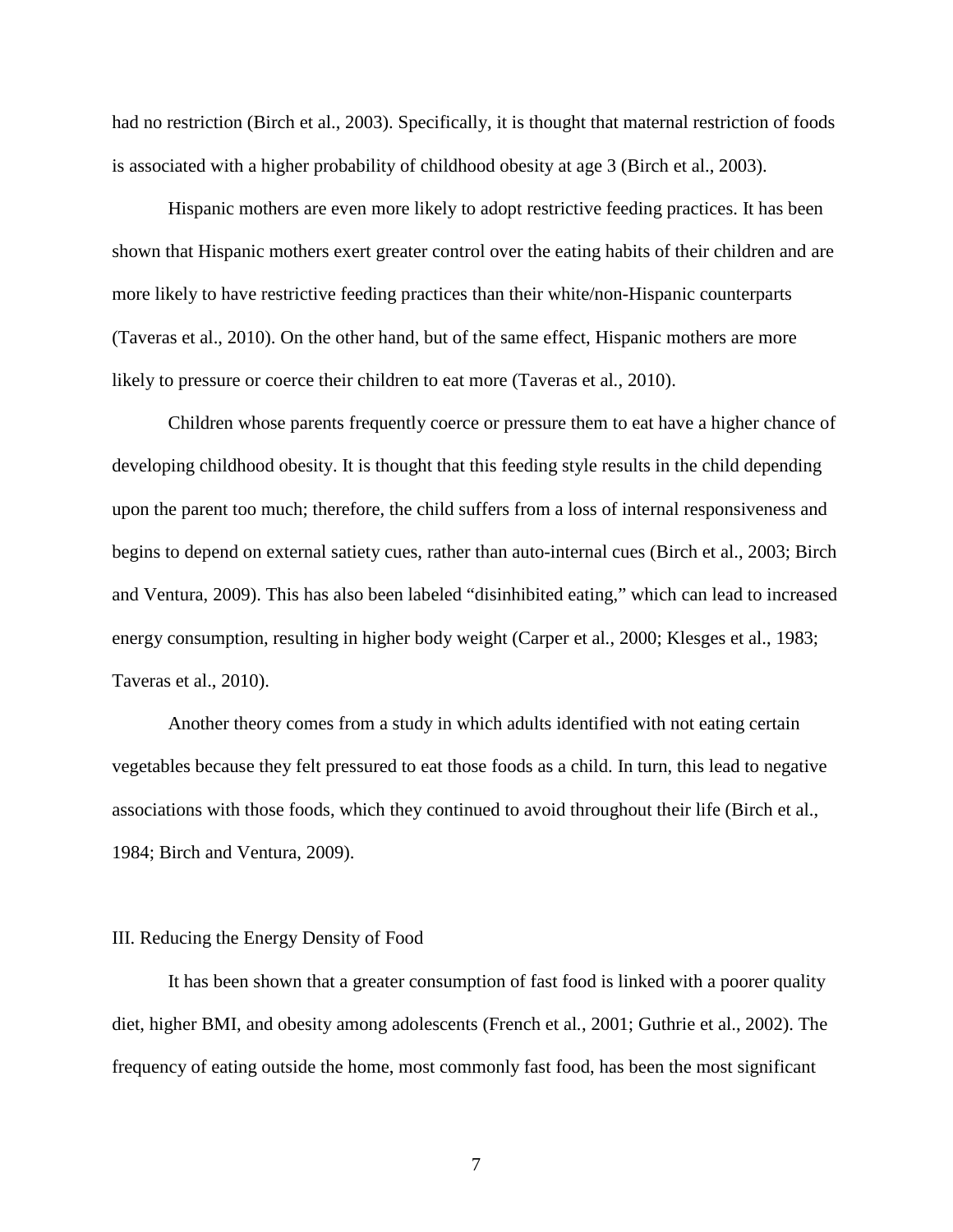trend in food in the past fifty years. Eating outside the home accounts for over 50% of the food purchases of Americans (Binkley, 2006; Newman et al., 2014). Fast food is notoriously an "energy dense food," being one that is unnecessarily high in calories. Greater exposure to these calorie dense foods is thought to be a risk factor for childhood obesity (McClure et al*.*, 2013).

A common source of "empty calories," or a substance that provides many calories but few essential nutrients, comes from sugar-sweetened beverages (SSBs). Consumption of SSBs among children and adolescents has increased significantly in the last thirty years, along with portion sizes from 13.2 fluid ounces to 18.9 fluid ounces (Dodd et al., 2013).

It has been shown that Black and Mexican-American children consume more SSB in comparison to their White counterparts, and rates of obesity are more prevalent among Mexican-American boys (Dodd et al., 2013). In one study, non-Hispanic whites had a greater tendency to drink unflavored low-fat milk at home than both non-Hispanic Black and Hispanic children. Hispanic children tended to drink more 100% fruit juice at school, and all instances of drinking SSBs increased with age (Dodd et al., 2013).

Because of the literature pointing towards the link between energy dense food consumption and rates of childhood obesity, reducing the frequency of eating fast food or its energy density, can lead to a lower risk of childhood obesity (French et al*.*, 2001; Guthrie et al., 2002).

#### IV. Parent Role-Model Behavior

Approximately 38% of Hispanics in the United States are obese and 77% are obese or overweight (Greaney et al., 2012). This is of concern because the number one determinant of childhood obesity is whether one or both parents are obese. In numerous studies, the one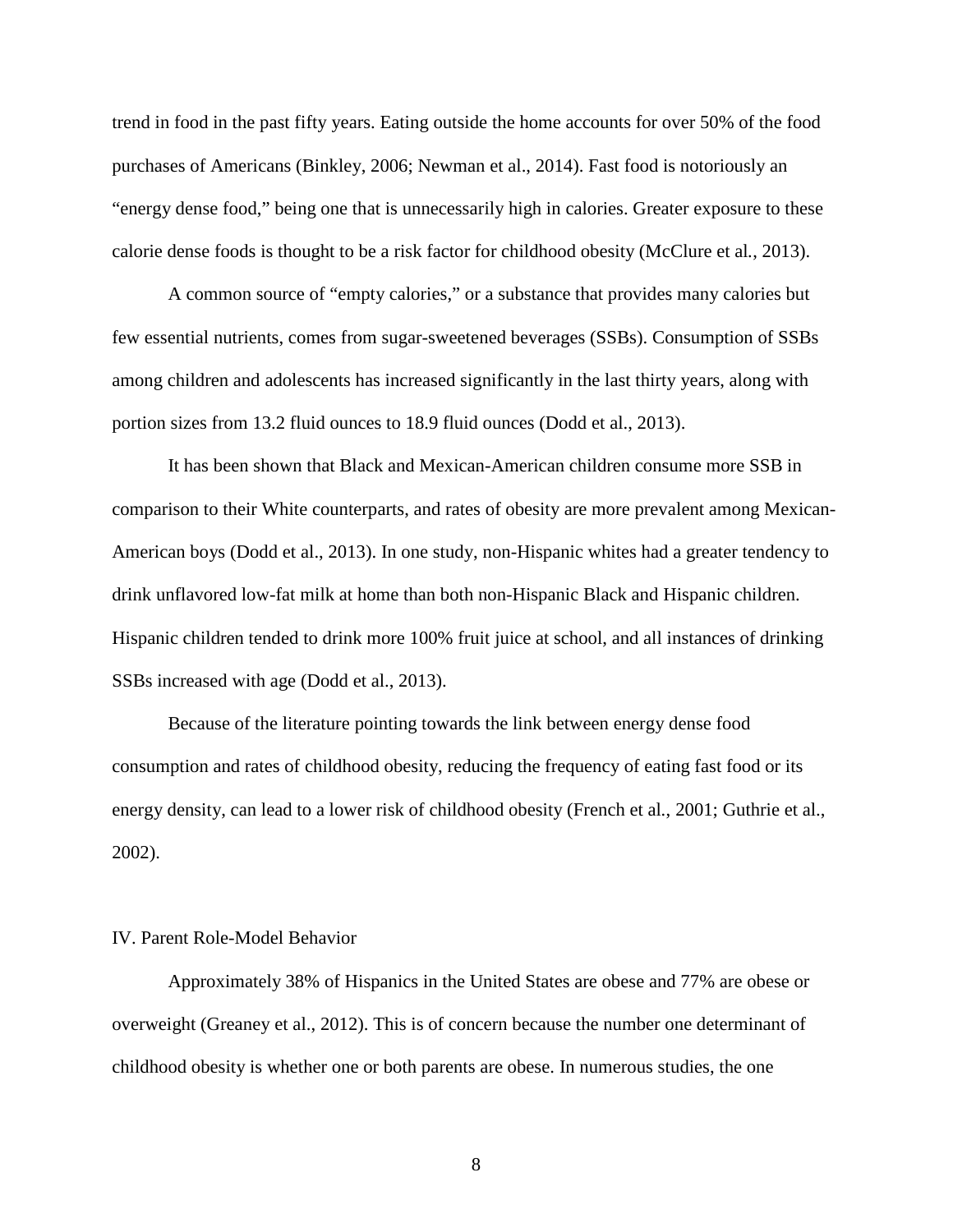consistent risk factor among various demographics has been shown to be parental obesity (Salbe et al*.*, 2002; Frisancho, 2000; Whitaker et al., 1997). Higher percentage of body fat and weight are highly correlated with parental BMI, and family eating habits are among the major predictors of obesity (Salbe et al., 2002; Whitaker et al., 1997).

Because children do not purchase or choose foods for themselves, this responsibility is placed solely on the parent/caretaker. Parental actions and behavior are a crucial factor in predicting the development of childhood obesity (Newman et al., 2014; Yu, 2011) For example; children whose parents consume more fruits and vegetables tend to do the same. While on the other hand, children whose parents are obese also tend to be obese (Boudreau et al., 2013; Goran and Gower, 2001; Newman et al., 2014; Nicklas et al*.*, 2001)

#### V. Adequate Sleep

The majority of literature supports the statement that adequate sleep is protective against childhood obesity (Taveras et al, 2008; Anderson and Whitaker, 2010; Taheri et al., 2004; Chen et al., 2008). However, one study found no significant link. The initial details of this study appear valid: it is a nationally representative study of a large sample size, adjusted for age, gender, race, household education, and income. There is one major limitation that may have skewed the results of whether adequate sleep is negatively correlated with childhood obesity (Hassan et al., 2011). The question, asked by randomized phone dialing, was "how many nights in the past week did your child get sufficient sleep?" This question is very subjective and open to interpretation. The wording of this question makes the interviewee decide what he or she considers to be "sufficient" sleep, instead of being given a number range or choices of different amounts (Hassan et al., 2011). In certain households, five to seven hours may be considered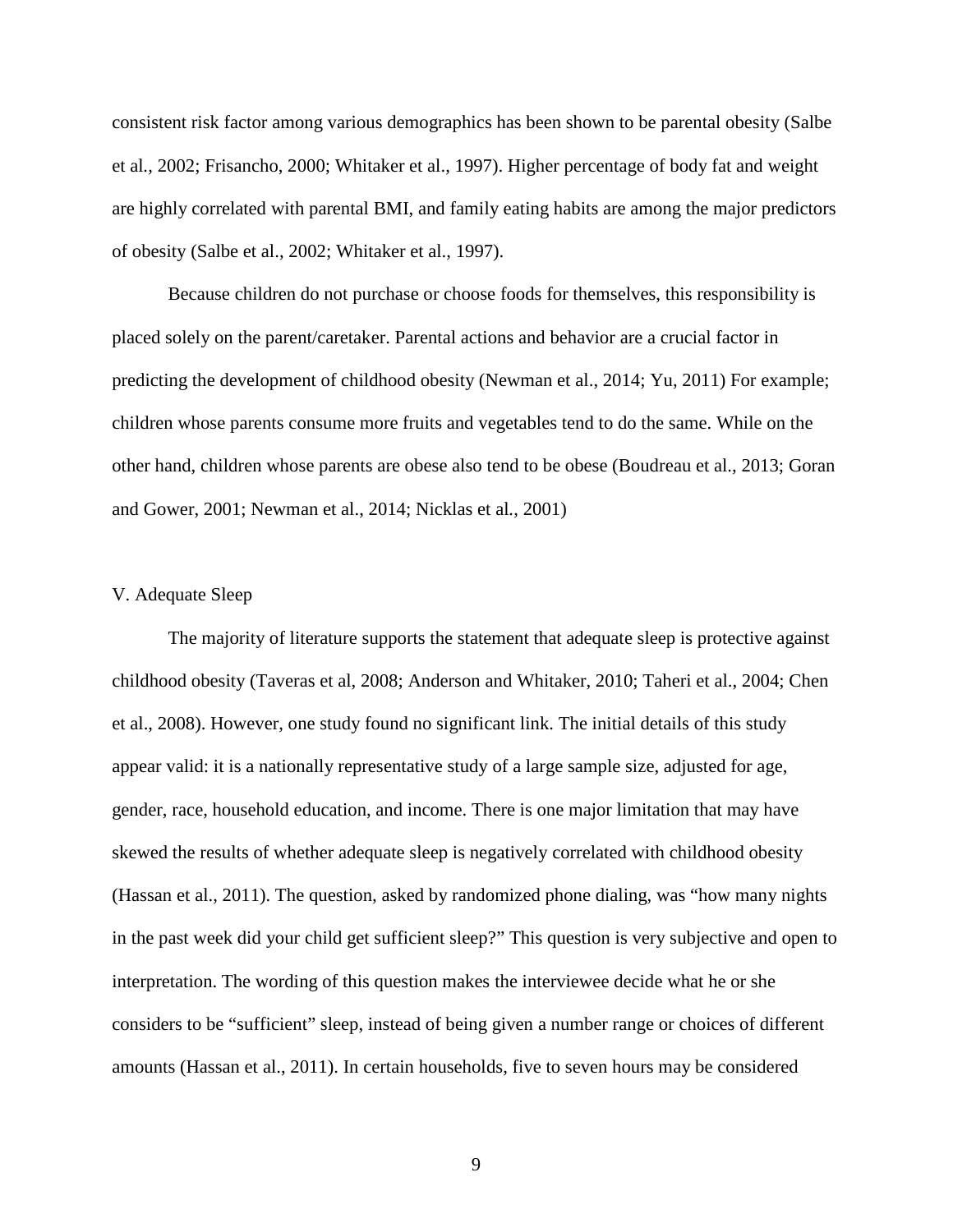"sufficient" sleep, while in all actuality, the National Sleep Foundation recommends children receive ten to eleven hours of nighttime sleep (National Sleep Foundation, 2015). Using such subjective wording may have hindered the researchers from gathering valid data. In turn, this may have altered the results of the study, thus, finding that sufficient sleep is not significant in protecting against childhood obesity.

The wide majority of other sources not only supports, but emphasizes adequate sleep as a crucial prevention method against childhood obesity. It is very important to establish a range that is considered "adequate" or "sufficient." Many sources agree with the National Sleep Foundation, promoting number ranges that fall in between ten to eleven hours for children ages three to thirteen years old, and eleven to fourteen hours for toddlers ages one to two years old. Several studies defined such as 10.5 hours and found daily sleep to be inversely associated with obesity at three years old (Taveras et al., 2008; National Sleep Foundation, 2015).

Getting a good night of sleep is a habit that takes a consistent routine, especially for young children. One study found that along with a routine of limited TV, family meals, and adequate sleep, preschoolers had a 40% lower prevalence of obesity than those who had no specific routine. In turn, with each additional "routine" the rate of childhood obesity was lowed by 17% (Anderson and Whitaker, 2010).

Like the protective factor of breastfeeding, there are many theories as to why sleep is considered a protective factor against obesity, once again involving hormones, specifically Leptin and Ghrelin (Araujo et al., 2012; Chen et al., 2008; Spiegel et al., 2004; Spiegel et al., 1999; Taheri et al., 2004). It has been seen in adults that inadequate sleep reduces Leptin, which decreases the ability of the body to detect satiation. Not enough sleep may also increase Ghrelin, which results in an elevated appetite during the day (Taheri et al., 2004). Other hormones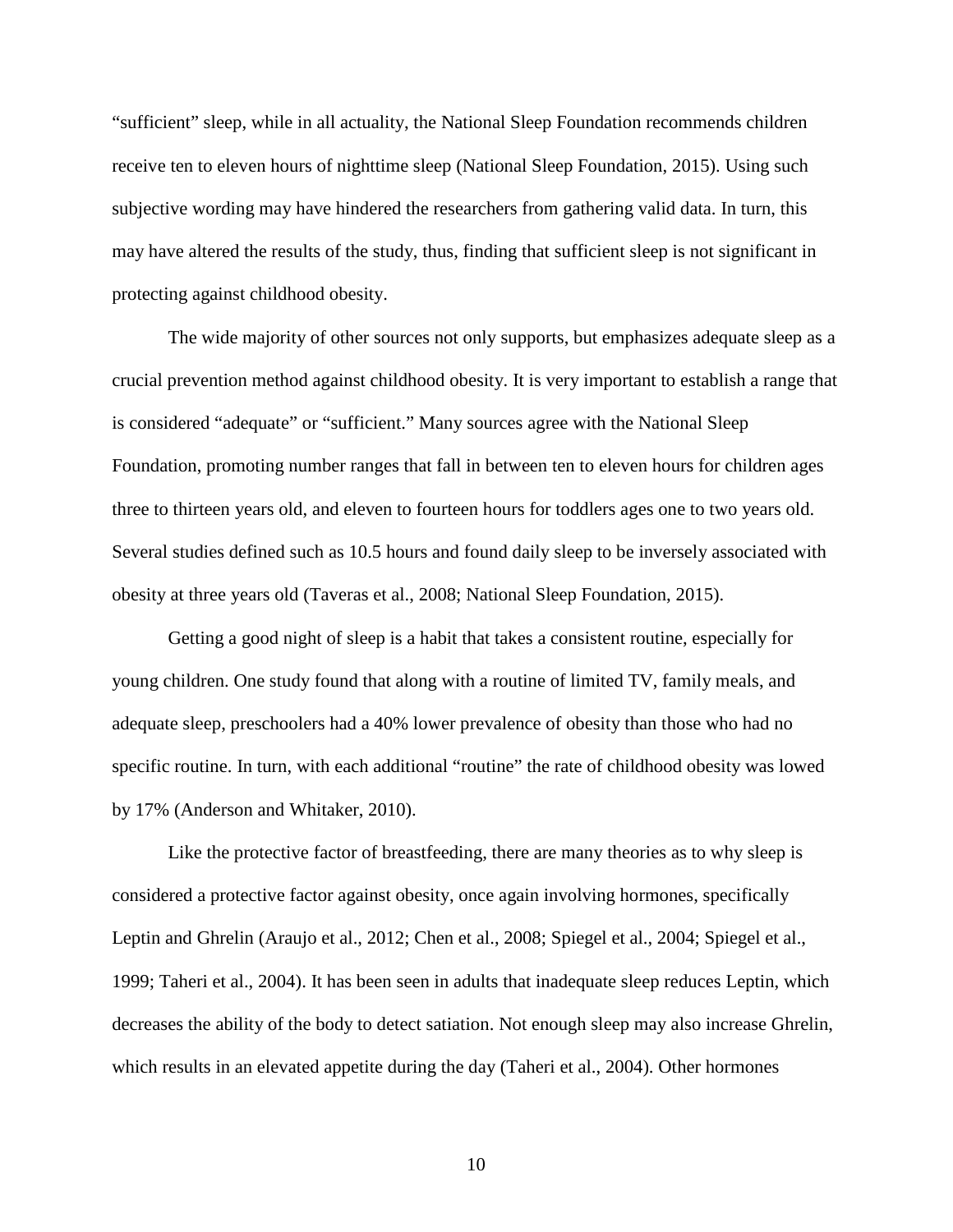affected by sleep deprivation include Insulin, Cortisol, and Growth Hormone, causing them to become out of balance, leading to a higher probability of overweight and obesity. (Araujo et al., 2012; Martinez et al., 2014).

In children, one theory suggests that not enough sleep at night leads to decreased performance during the daytime. This means that children who do not sleep enough at night may experience fatigue, daytime sleepiness, and cognitive problems, resulting in lower caloric expenditure, low activity level, and a tendency to be more sedentary (Chen et al., 2008). In a study, children who had short sleep duration at age three had a higher risk of being obese at age seven (Reilly et al., 2005). In another study, children who did not get adequate sleep were at a "58% risk for overweight or obesity" when compared with their peers that were getting adequate sleep. The children who received even less sleep were at a "92% risk for overweight and obesity." With every additional hour of sleep, the "risk of overweight or obesity was reduced by 9%"(Chen et al., 2008).

It has been found that Latino children are less likely to get adequate sleep (National Sleep Foundation, 2015; Hassan et al., 2011). In comparison with other ethnic groups, on average Latino children have a bedtime of 9pm or later. Some tend to suffer from sleep-disordered breathing, which may affect quality and length of sleep (Hale et al., 2009; Loredo et al., 2010). In one study of a select sample size, only 18% of Mexican-American children met the National Sleep Foundation's recommendation of adequate sleep (Martinez et al., 2014).

#### VI. Limiting Screen Time

Various studies show improvement on children's BMIs and a decrease in obesity with limited screen time (Epstein et al., 2008; Dennison et al., 2002). In the past, screen time was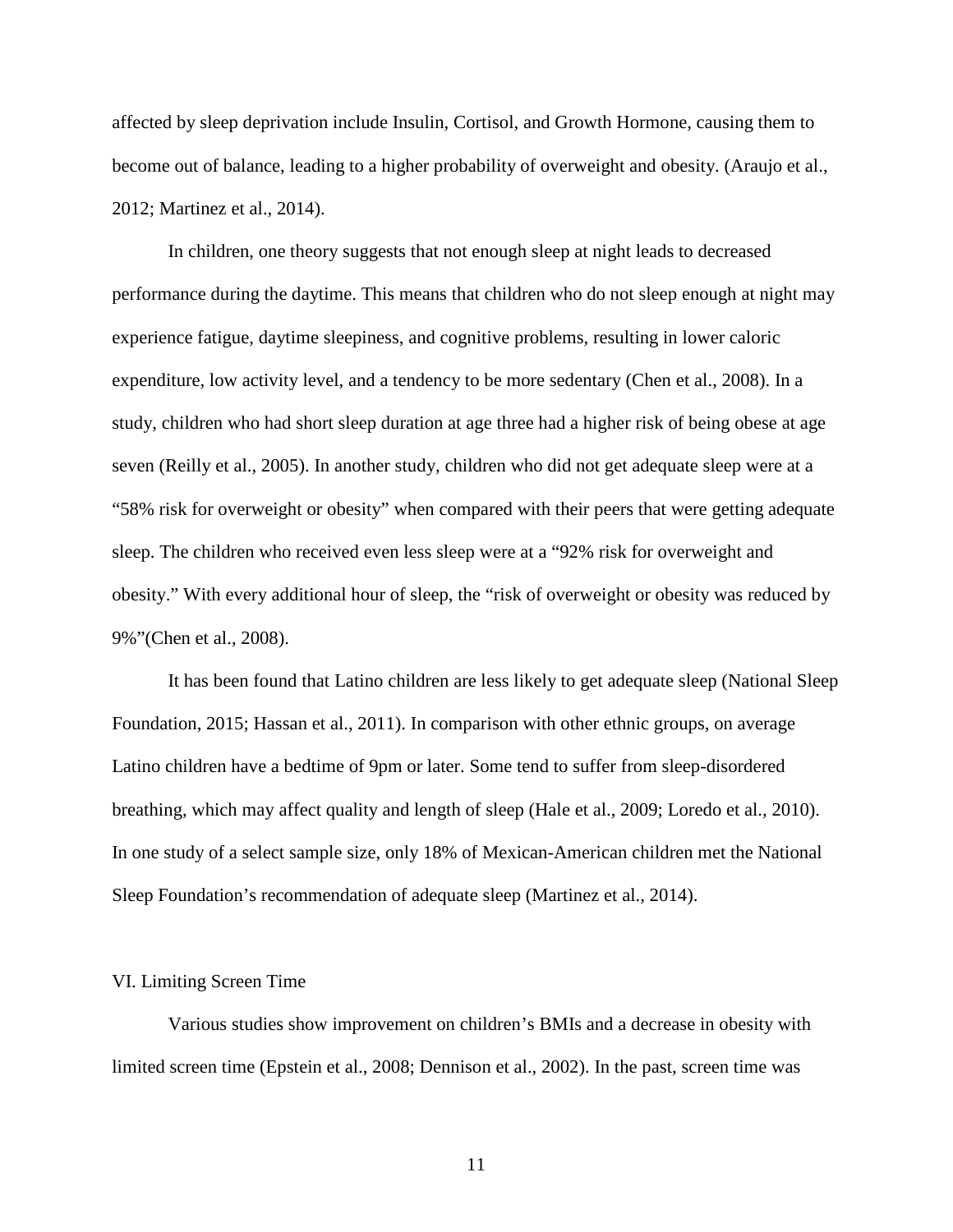associated with only the act of watching television; however, due to the rapid development of technology in the past thirty years, children are exposed to many more screens than just the TV. Parents are faced with trying to limit the amount of screen time in which their child engages and may feel overwhelmed. Studies agree that an appropriate amount of screen time per day is less than two hours; however, any attempt to limit screen time has been shown to have a beneficial effect on the BMI of children (Epstein et al., 2008; Dennison et al., 2002). Screen time often replaces a child's physical activity because they are otherwise preoccupied and entertained in a sedentary manner. A more sedentary lifestyle leads to obesity (McClure et al*.*, 2013; U.S. Department of Health and Human Services, 2008). In fact, having a TV in the child's bedroom is a risk factor for obesity (Dennison, Erb, and Jenkins, 2002). It has been shown that more TV time at age three is positively associated with obesity at age seven (Dennison et al., 2002; Newman et al., 2014; McClure et al*.*, 2013).

#### VII. Family Meals

Evidence supporting the correlation between eating meals as a family and lower rates of childhood obesity operate on different definitions (Fulkerson et al., 2008; Jerica et al., 2014). Some sources argue that eating together as many as six to seven times a week may have beneficial effects on various aspects of a child's life (Anderson and Whitaker, 2010; Fulkerson et al., 2006; Videon and Manning, 2003). Other sources support family mealtime at least three times a week, which have been seen to lower odds of childhood obesity by 12% (Hammons and Fiese, 2011). Eating meals as a family, regardless of how often, is associated with a healthier BMI and diet (Gilman et al., 2000). Not only is it thought to be a protective factor against childhood obesity, but it helps to prevent unhealthy and disordered eating. In one qualitative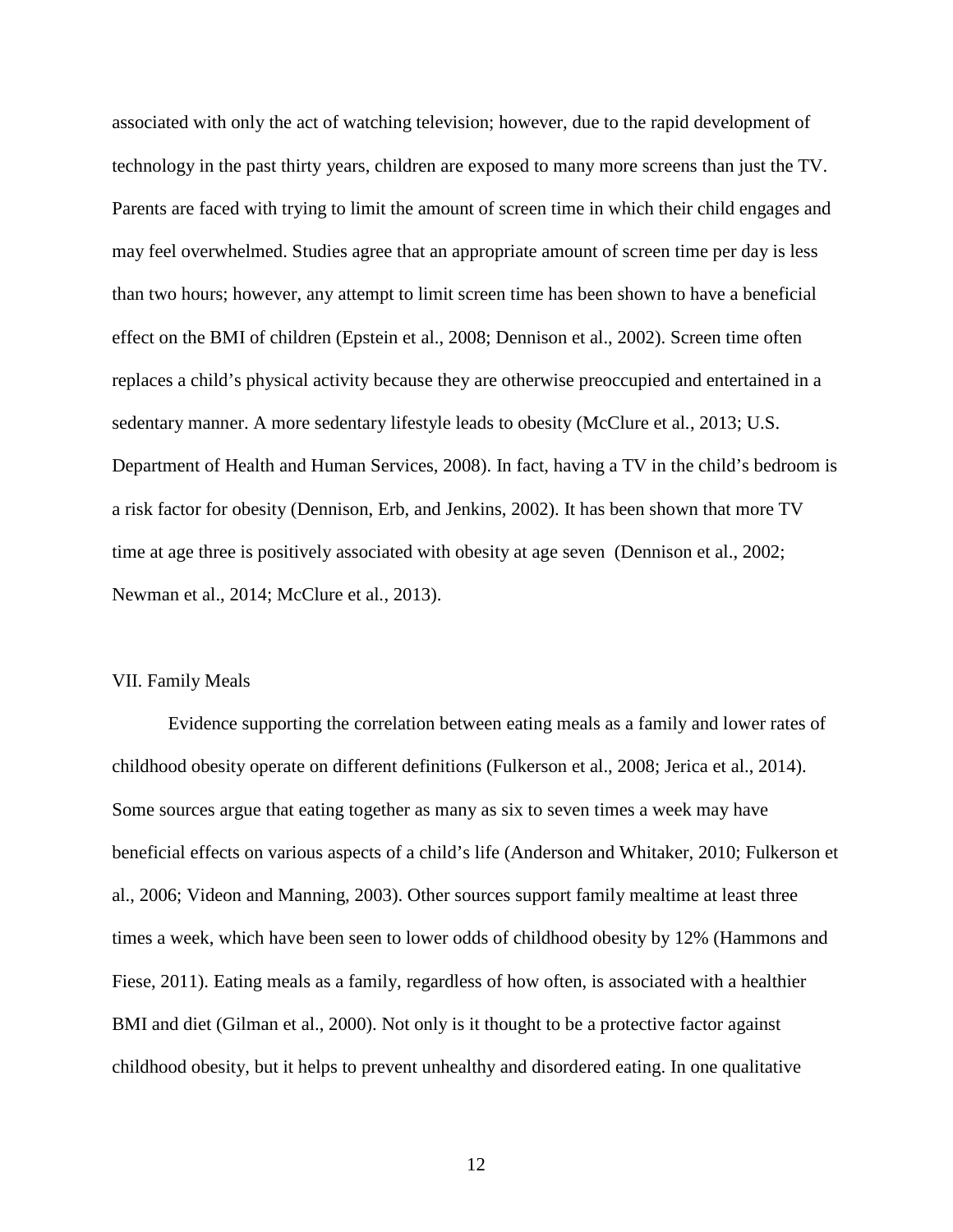study utilizing the feedback of teen focus groups, participants associated the meals that they ate with their families to be healthier (Neumark-Sztainer et al., 2000).

#### VIII. Physical Activity

As mentioned above, the more children engage in sedentary activities, the more likely they are to develop obesity. In order to counteract this tendency, it is recommended that children ages 6 and older get at least sixty minutes of physical activity a day. Because parents have such an influence on their children, adults should aim to get thirty minutes of moderate-intensity aerobic physical activity a day or at least 150 minutes a week (U.S. Department of Health and Human Services, 2008).

#### **Methods**

A focus group is an in-depth and open-ended discussion conducted with a small group of individuals on a specific topic (Greaney et al., 2012; Robinson, 1999). Health care organizations have increased conductivity through the use of focus groups and personal communication with individuals who can give useful feedback (Robinson, 1999). The research team chose to conduct qualitative research through the use of focus groups. This method was preferred to efficiently gather information about participants' views on nutrition related topics. To facilitate conversation and probe responses, the ideal focus group size was between twelve to fourteen participants. Participants qualified to take part in the study if they were Hispanic and had at least one child under the age of 18 years old. Groups were formed from EASL classes at Elmdale Elementary School in Springdale, Arkansas. The adults chose to take part in this study on a voluntary, non-incentive basis.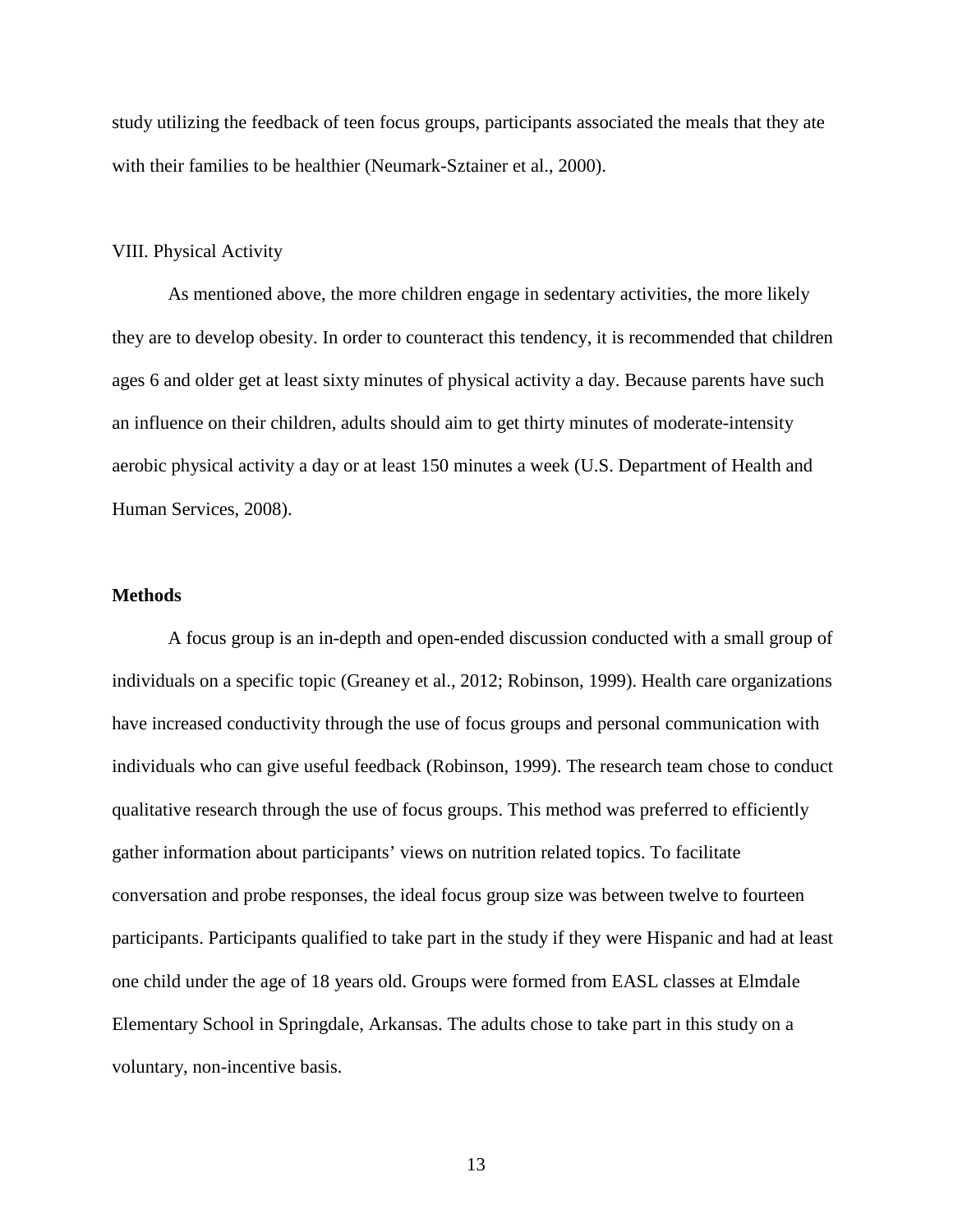#### *Focus Groups*

Participants were given a pre-evaluative quiz consisting of eight questions. The quiz was designed to direct simply the goals of the nutrition education tool, not to measure knowledge or conduct quantitative research. The questions were in English and Spanish, side by side, translated by members of the research team (one, native of Bolivia, and another, a non-Hispanic member with a Spanish Minor and experience living in Ecuador). Questions were worded in first-person according to the viewpoint of the quiz taker and approved for use upon submission to an Institutional Review Board (IRB) committee.

Example questions included: "I feel confident in selecting healthy food/snacks for my family, I use the nutrition facts label to make choices about the food I buy, etc." (Table 1).

After the pre-evaluative quiz, the focus group discussion was initiated. All questions, and some related to possible areas of digression, were formed beforehand and approved upon submission to the IRB committee. The research team facilitated conversation, but the majority of the open discussion was encouraged to be from the participants. Questions that probed for more details related to the pre-evaluative quiz were asked.

Examples included questions such as: "What comes to mind when you hear the words "physical activity? What do you think prevents people from eating healthily? Why?" Discussion lasted for approximately one to two hours. The methods of the focus group discussion were repeated with a second focus group of the same size on a later date. Both focus group meetings were recorded and later transcribed.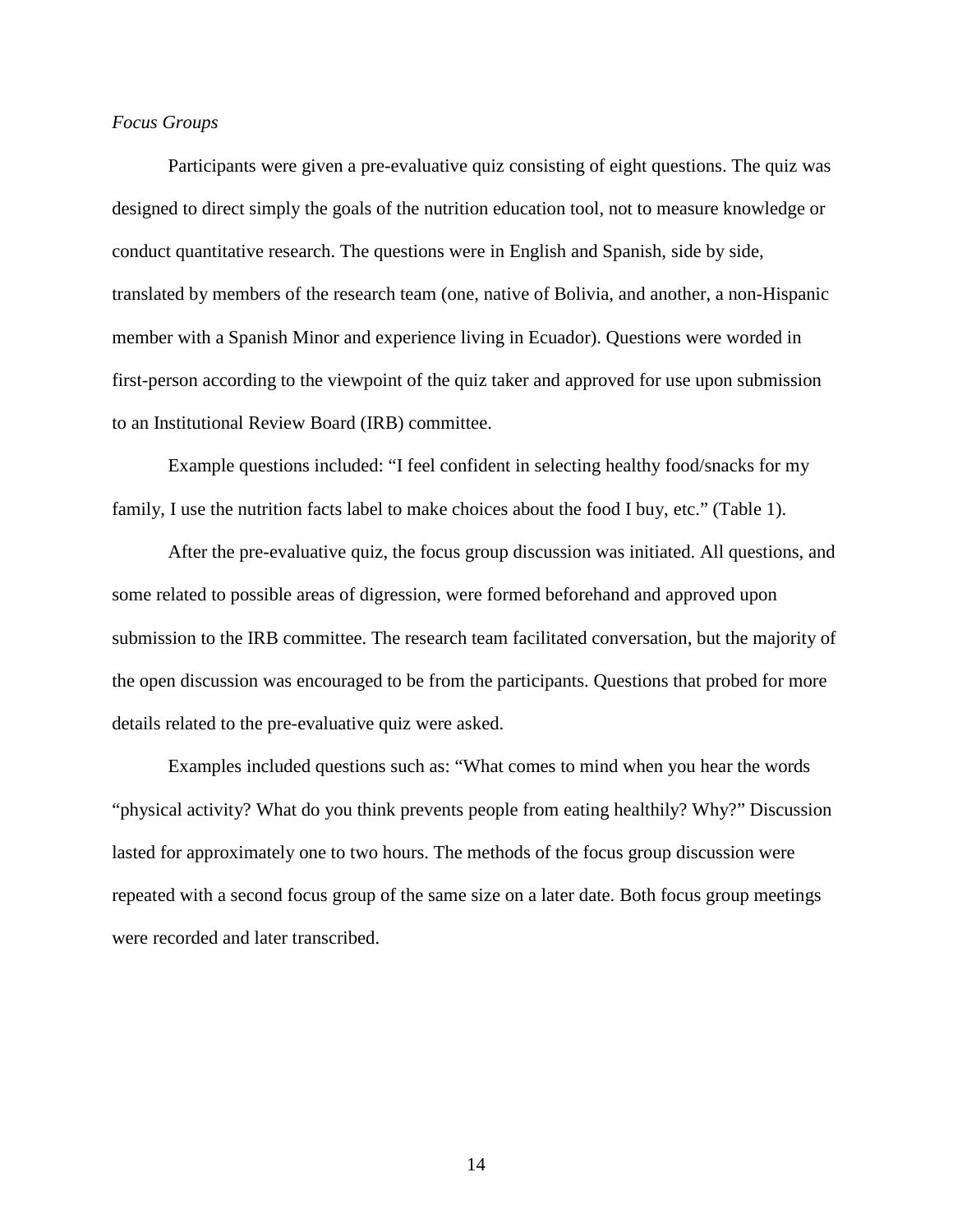#### *Formation of the Nutrition Education Tool*

The goal of the qualitative research was to develop a nutrition education tool in order to reduce the risk of childhood obesity in a Hispanic community in northwest Arkansas. An initial review of the literature was conducted in order to gather information to form the content of the nutrition education tool. Sources came from a range of electronic databases, including original contributors to foundational research and the most recent research. This information was collected and combined with the views and opinions of the focus groups to form the nutrition education tool. In order to obtain appropriate content and language for the nutrition education tool, Hispanic focus groups were consulted and a comprehensive review of the literature was conducted. The nutrition education tool was developed and designed sensitive to the perceived needs from the focus groups, but based on current evidence-based literature. The tool includes clear, simple information and realistic steps towards reducing the risk of childhood obesity in the readers' families. It is a bilingual tool, with copies in both Spanish and English.

#### **Results**

#### *First Focus Group*

There were twelve parents involved in the EASL class present to take the pre-evaluative quiz during the researchers' first visit. There were eleven females and one male. The quiz was designed in first person language from the perspective of the quiz-taker. Both English and Spanish versions of the questions were asked side by side. The first portion of the quiz consisted of thirteen options the participants could choose to mark if they agreed it "reduces the risk of obesity in my child."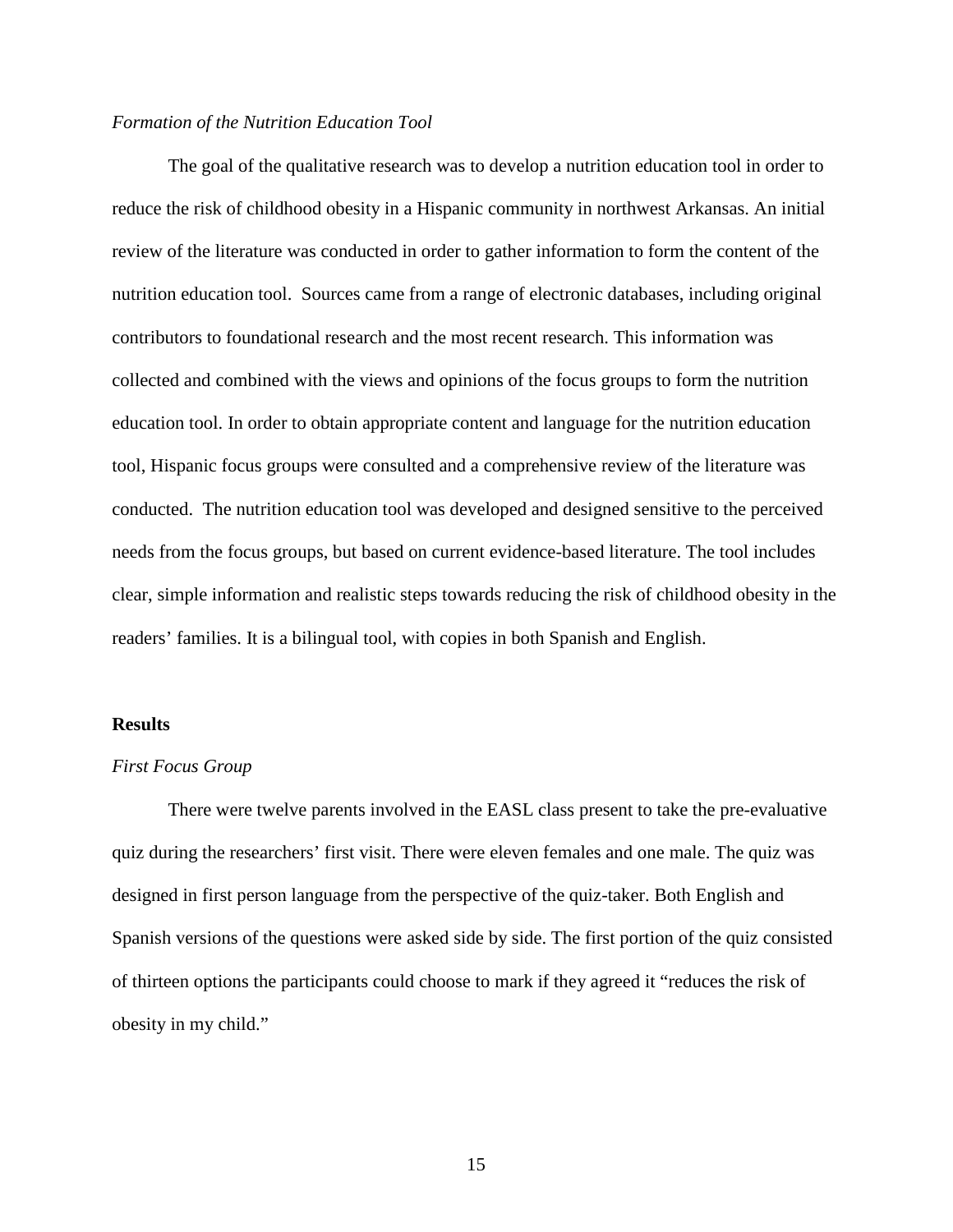The following results were the responses of the participants (Table 1): Twelve participants indicated, "How often I exercise," eleven participants indicated, "physical activity level of my child," "adequate sleep," "limiting screen time," and "family meals." Ten participants indicated, "nutrition education." Nine participants indicated, "the foods I eat," "my weight," "breastfeeding my child," and "if I eat breakfast." Nine participants indicated, "healthy weight gain during pregnancy." Zero participants indicated, "smoking during pregnancy."

The second portion of the quiz consisted of statements accompanied by a scale indicating the degree to which how much the participants agreed with the given statement. Four participants indicated that they were "more likely to be aware of their eating choices if they are overweight," five participants indicated that they were "more likely to be aware of their eating choices if they are a healthy weight." Two participants chose to not answer the question, and one participant wrote "I eat for health," translated from Spanish to English.

The participants could choose from options on a scale that ranged from "never, rarely, sometimes, usually, and almost always." Two participants responded "I never use the nutrition facts label to make choices about the food I buy," one participant indicated he or she "rarely use the nutrition facts label to make choices about the food they buy," five individuals indicated that they "sometimes use the nutrition facts label to make choices about the food I buy," two individuals indicated that they "usually use the nutrition facts label to make choices about the food I buy," and two individuals indicated they "almost always use the nutrition facts label to make choices about the food I buy." None of the participants indicated that they would "rather read a nutrition facts label in English" or responded indifferently by marking the answer "doesn't matter." Five participants indicated that they would "rather read a nutrition facts label in Spanish," and five participants indicated that they would "rather read a nutrition facts label in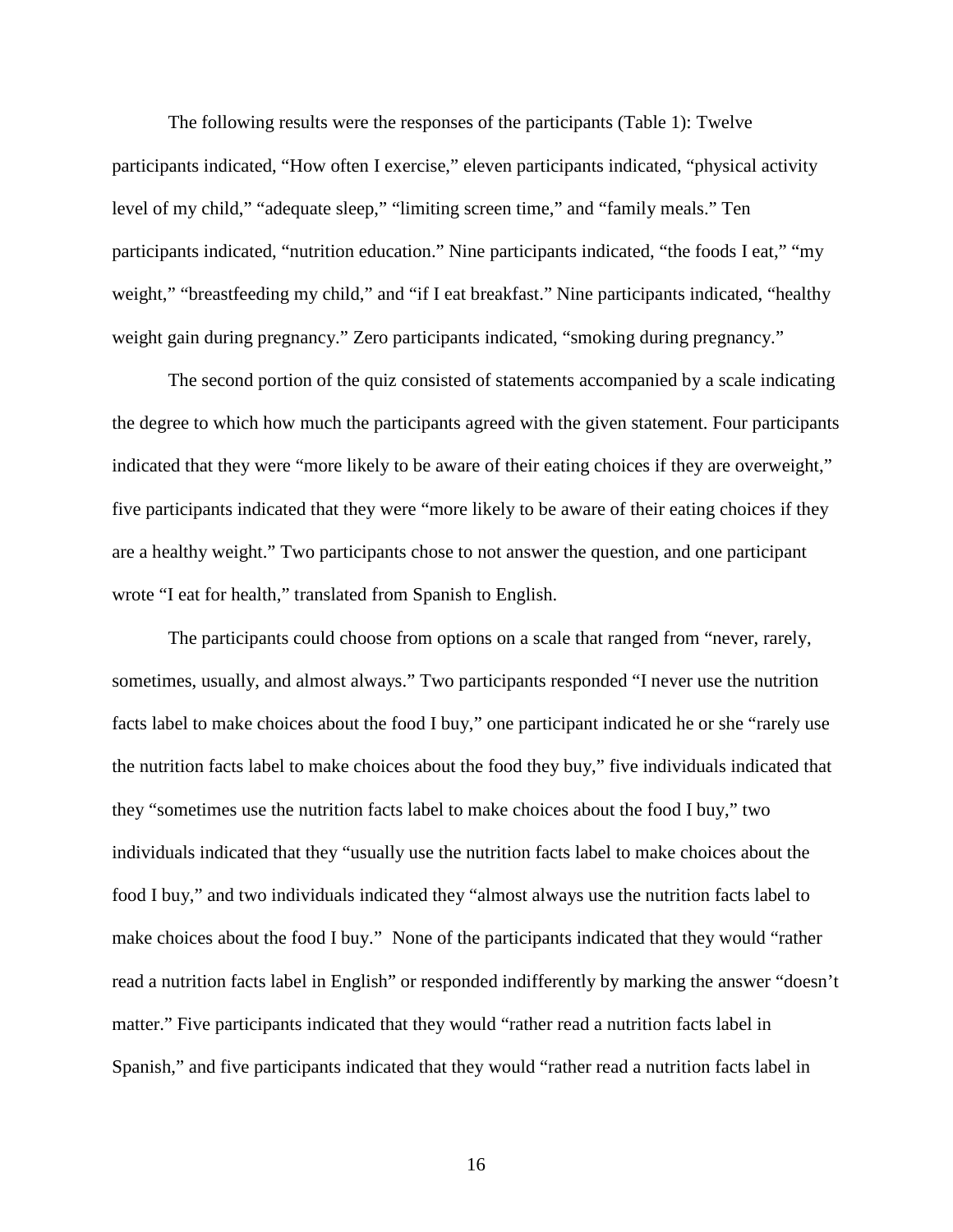both English and Spanish." All twelve participants indicated that they "feel confident in selecting healthy food/snacks for their family."

One participant indicated that he/she was "never concerned about my child's weight." Four participants indicated that they were "rarely concerned about my child's health." Three participants were "sometimes concerned about my child's weight." One participant is "usually concerned about my child's weight." Three participants were "concerned about their child's weight."

One participant indicated that he/she "never attempt to limit the amount my child eats." Three participants "rarely attempt to limit the amount my child eats." Five participants "attempt to limit the amount my child eats." No participants "usually attempt to limit the amount my child eats." Three participants "almost always attempt to limit the amount my child eats."

Two participants indicated, "never encourage my child to eat more," one participant "rarely encourages my child to eat more," eight participants "sometimes encourage my child to eat more," one participant indicated "I usually encourage my child to eat more," and no participants responded, "I almost always encourage my child to eat more."

Participants were asked about prior participation in "Eating Smart Being Active," an eight lesson nutrition education program of the Expanded Food and Nutrition Education Program (EFNEP). The question asked was, "Out of eight nutrition education lessons in how many have you participated?" Six participants chose not to respond. One participant answered "no." One participant indicated partaking in three lessons. One participant indicated four lessons. One participant indicated one lesson. One participant indicated five years of EFNEP sessions, and one participant indicated seven years. All twelve participants gave permission for their responses to be used for research.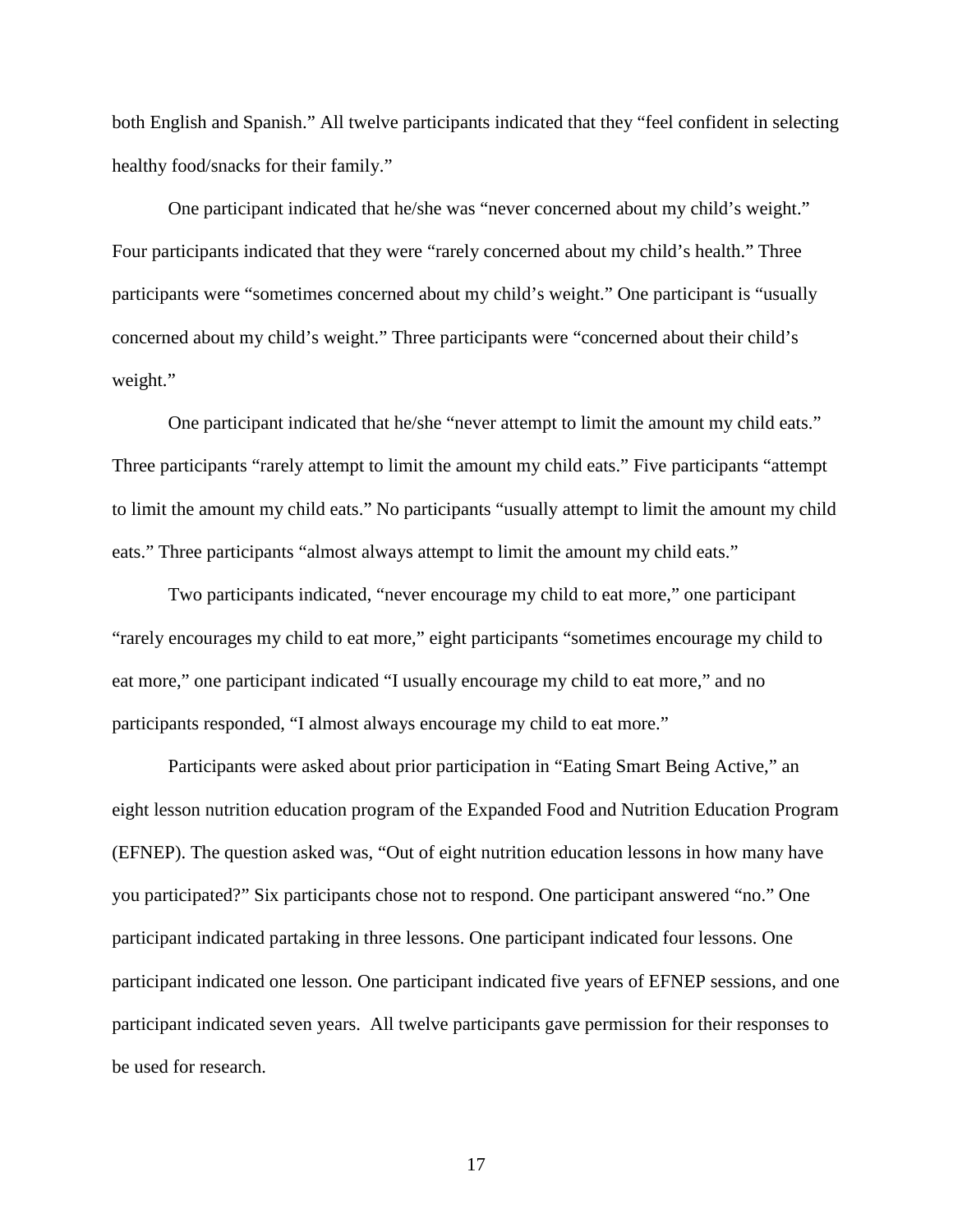#### *Focus Group Discussion*

The researchers asked the focus group twelve discussion questions. They first read from the IRB approved script in English and then in Spanish. Overall the majority of the group was more responsive to the questions asked in Spanish. Conversation was then conducted in Spanish, but responses from the participants were repeated and interpreted to English by the Spanishspeaking members of the research team in order to maximize the use of the recording device.

The first question asked was, "What do you think prevents people from eating healthily? Why?" Participants responded with answers conveying the food preferences of their children. They typically want to eat sweet and baked foods. They specifically said pizza. The adults talked about "junk foods" they enjoy, too, even though they expressed that they know they should eat less. They specifically mentioned Takis®, a Cheetos®-like snack marketed to Latin Americans. Several participants mentioned time being a major barrier that prevents them from eating healthily. They emphasized not having enough time to cook because of strained work schedules conflicting with those of their family.

Participants were asked to describe what they normally eat for breakfast, lunch and dinner. Participants mentioned foods they typically eat for breakfast such: eggs, a sandwich, ham, crackers or bread, pancakes, eggs and bacon, coffee and crackers, and cereal with milk and a banana. The majority agreed that usually breakfast consists of something small. For lunch, the majority of participants said they are usually not at home to eat lunch because they are working during the day. They eat something quick on their break, or pack a lunch from home. When they do eat lunch the majority of participants described dishes that typically consisted of some type of meat, rice, and beans. While discussing a typical dinner, many cultural aspects were brought to light. Many explained that in Mexico, their country of origin, it is different. They said sometimes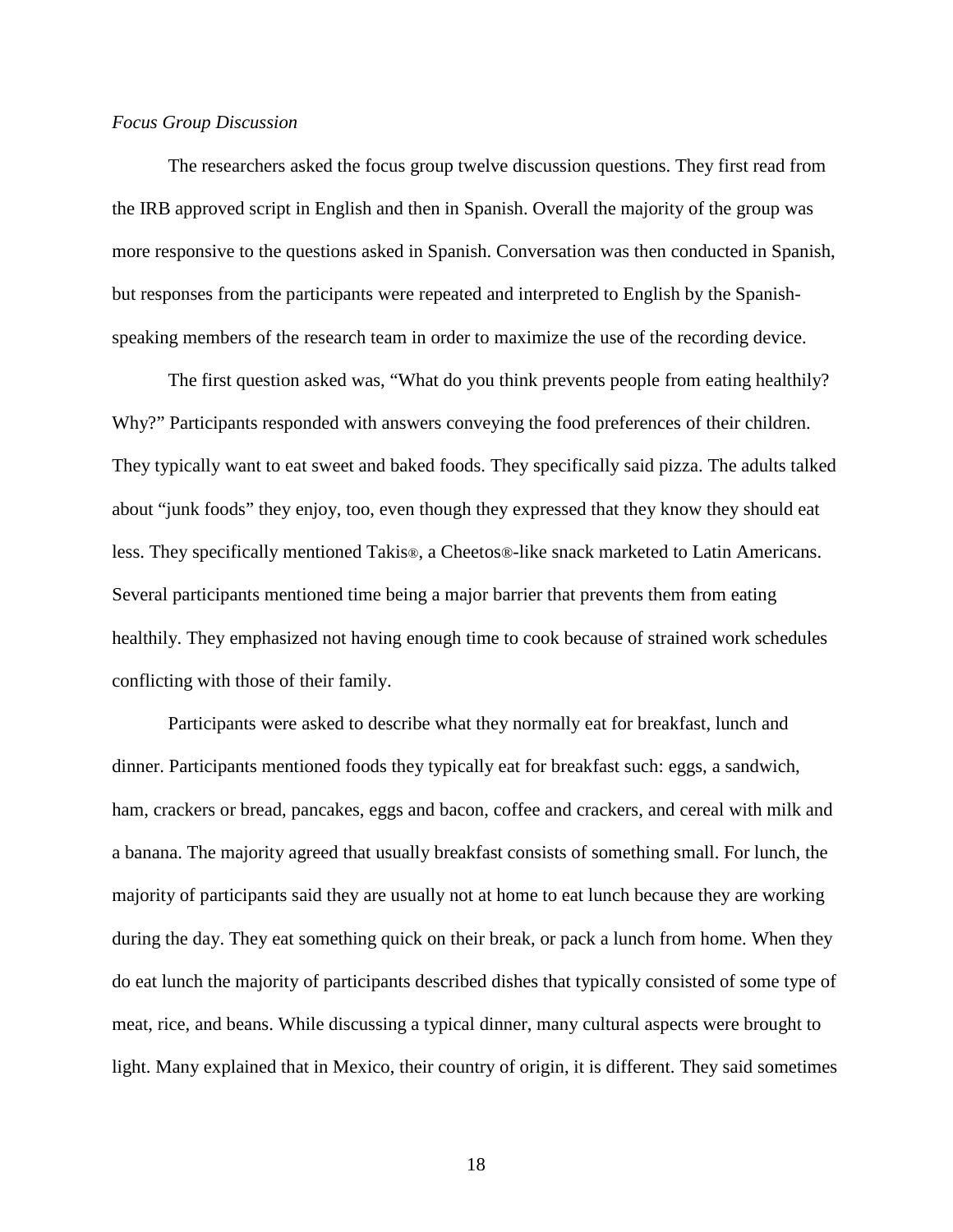they don't eat breakfast, or just lunch and dinner, other times, they don't eat dinner. All agreed that in their culture, most people usually eat two meals a day. "Dinner" may consist of a light snack or tea. However, their children eat three or more times a day, many more times than the parents do.

The second question asked was, "Who normally chooses what is for dinner in your family? Most females consistently said they choose because they hold the responsibility of cooking. One woman said, "I decide, but on the weekends I ask my family what they would like to eat because we eat together on the weekends." The male said that he is the one with the responsibilities of cooking; therefore, he decides what is for dinner.

The third question asked was, "How often do you eat dinner as a family?" About threefourths responded saying that they do not have time to eat as a family because they work, or they only eat together on the weekends. One participant clarified that only the kids eat dinner together because he eats dinner at the restaurant in which he works. On the other side of the room, three ladies sitting together disagreed adamantly with the majority of responses. They insisted that they eat dinner with their families every day.

The fourth question probed responses in regard to whether the participants had lived outside of the United States. The question was worded "In which community do you feel like you have healthier food options? Why?" Participants responded by saying their country of origin (of those that have lived outside of the U.S.). When asked why, they replied with answers explaining that foods are more "natural" in other countries. They emphasized the fact that more foods are organic and there are no genetically modified organisms (GMOs). Here in the U.S. organic foods are very expensive, but in other countries organic foods are the cheapest and most affordable. Because of this, it is easier to have access to fresh fruits and vegetables.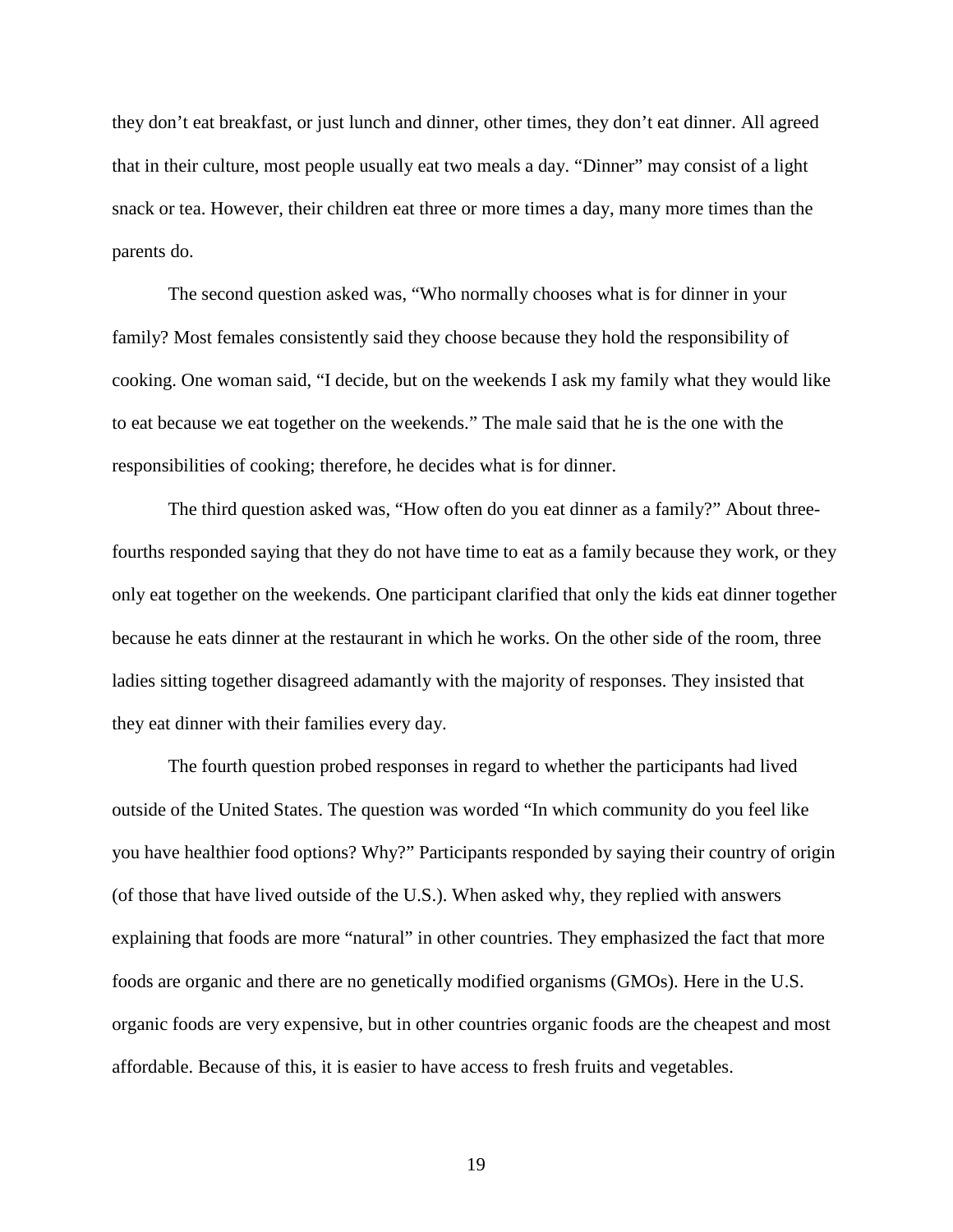The next question was designed to continue the previous conversation, "In which community do you feel you feel like you have a healthier life style? Why?" One participant voiced her opinion of life in Mexico, saying she walked more in Mexico, and thus viewed her life as healthier while living in Mexico. She explained that she walked to the market, store, and fields. Here, everything is further apart, and therefore she walks less, because she is forced to use some sort transportation. One participant said in her opinion there is more food available in the United States, but it has more chemicals. The majority of participants agreed that they thought the food from the U.S. contains more chemicals, GMOs, and is more processed. They specifically link these factors to an "unhealthy" food. Many people were undecided in which country they consider to have a healthier lifestyle, but rather the two are simply different.

The sixth question was "What area of nutrition would you like to learn more about?" There were not many responses, so the researchers had to probe for more discussion. One participant replied by saying she wanted to learn more about cooking healthily, including more nutritious recipes and meals.

The last question asked was, "What does physical activity mean to you?" Participants mentioned exercise, playing with their children, walking, going to the gym, dancing, sports, and Zumba®. When asked how often they engage in physical activity, the participants overwhelmingly said "never" or not often; however, one woman said "five times a week." Some participants gave insight to barriers, explaining that when it is cold, they never exercise, but when it is warmer, they exercise more frequently.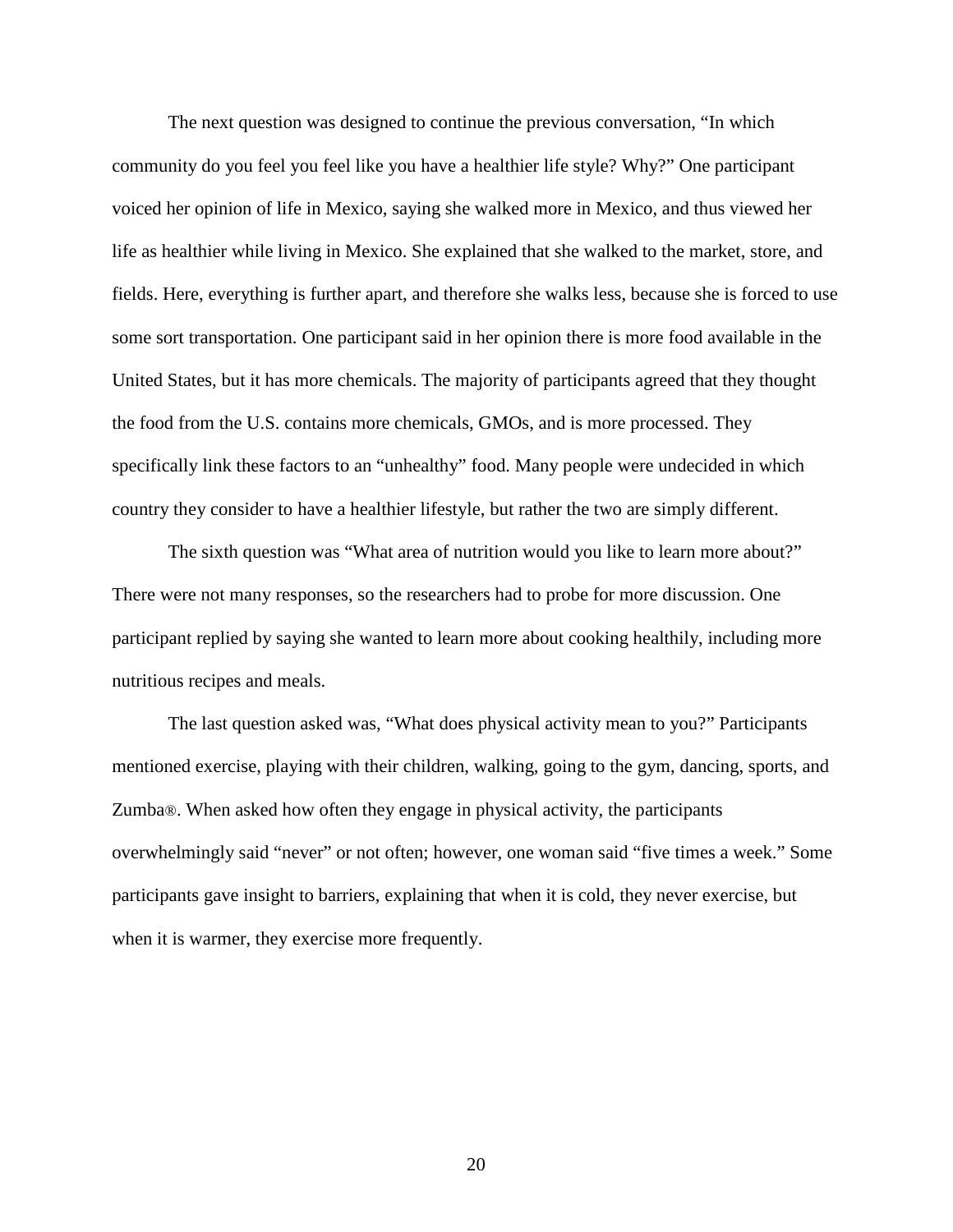#### *Second Focus Group*

The same 12 individuals involved in the EASL class were present to take the postevaluative quiz during the researchers' second visit. In addition, there were three other participants that were present that signed the consent form, took the post-evaluative quiz, and participated in the focus group. The researchers did not want to exclude these additional members of the class from participating in the activities; however, the post-evaluative quizzes for the individuals that were not present for the pre-evaluative quiz were not included in the results.

The second focus group consisted of fourteen females and one male. The post-evaluative quiz was the same as the pre-evaluative quiz, designed in first person language from the perspective of the quiz-taker. Both English and Spanish versions of the questions were asked side by side. This time, however, participants were given both English and Spanish versions of the draft nutrition education tool to use in answering the questions. The first portion of the quiz consisted of thirteen options the participants could choose to mark if they agreed it "reduces the risk of obesity in my child." The following results were the responses in which the participants indicated:

Twelve participants indicated, "How often I exercise," eleven participants, "physical activity level of my child," and twelve, "adequate sleep." Eleven participants reported, "limiting screen time," twelve, "family meals," eleven, "nutrition education," and nine, "foods I eat", and "my weight." Eleven participants indicated "breastfeeding my child" and "if I eat breakfast," and nine "healthy weight gain during pregnancy." Zero participants selected "smoking during pregnancy."

The second portion of the quiz consisted of statements accompanied by a scale indicating the degree to which the participants agreed with the given statement. The scale ranged from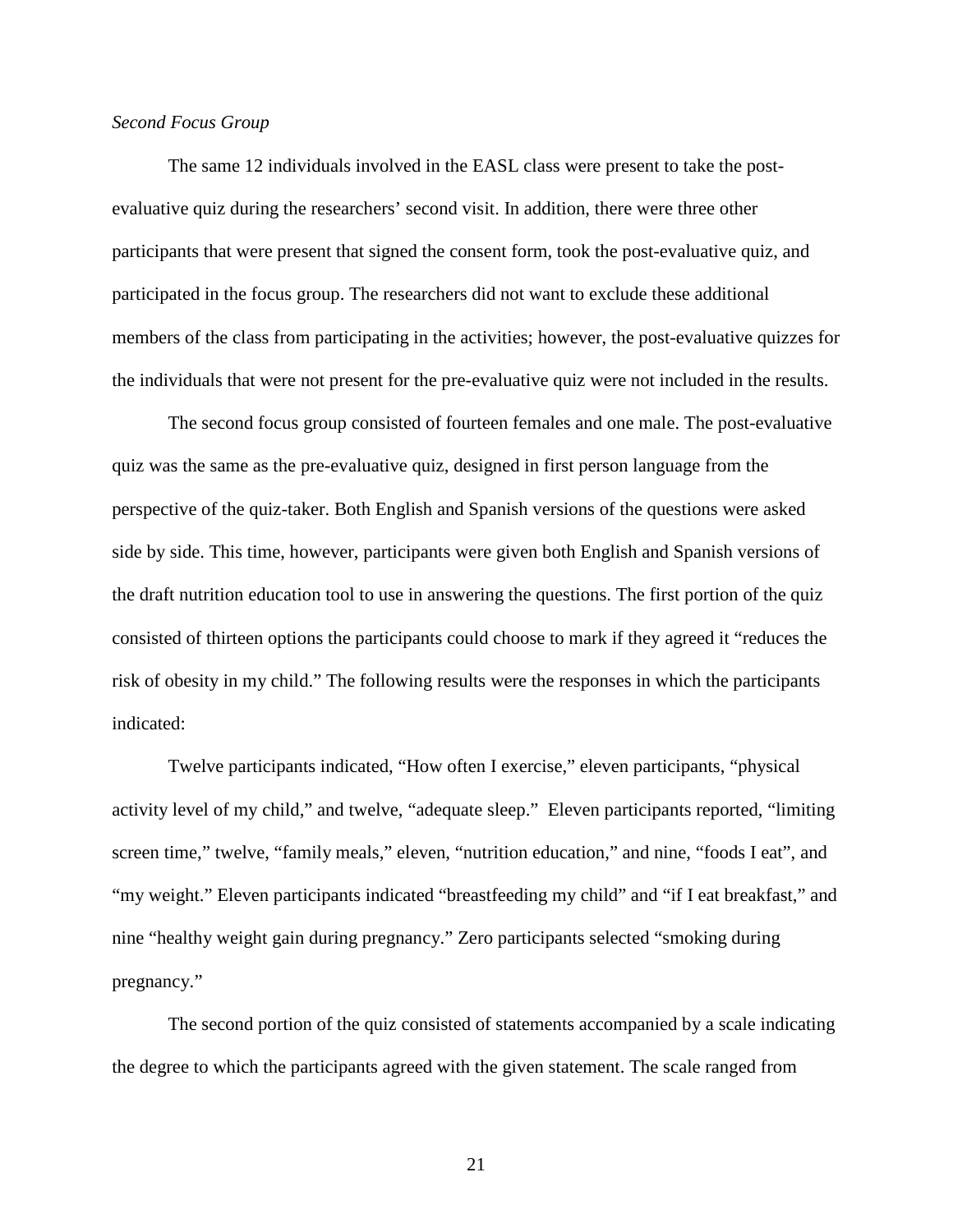"never, rarely, sometimes, usually, and almost always." Five participants indicated that they were "more likely to be aware of their eating choices if they are overweight," six participants reported that they were "more likely to be aware of their eating choices if they are a healthy weight," and one participant chose to not answer the question.

Three participants responded "I never use the nutrition facts label to make choices about the food I buy," zero "rarely use the nutrition facts label to make choices about the food they buy," and six "sometimes use the nutrition facts label to make choices about the food I buy." One individual indicated that he/she "usually use the nutrition facts label to make choices about the food I buy," and two individuals responded they "almost always use the nutrition facts label to make choices about the food I buy."

None of the participants indicated that they would "rather read a nutrition facts label in English" or responded indifferently by marking the answer "doesn't matter." Ten participants reported that they would "rather read a nutrition facts label in Spanish," and two participants responded that they would "rather read a nutrition facts label in both English and Spanish."

Eleven participants indicated that they "feel confident in selecting healthy food/snacks for their family." One participant indicated that they "do *not* feel confident in selecting healthy foods/snacks for their family."

One participant indicated that he/she was "never concerned about my child's weight." Two participants reported that they were "rarely concerned about my child's weight," six, "sometimes concerned about my child's weight," and one, "usually concerned about my child's weight." Two participants indicated, "almost always concerned about their child's weight."

One participant indicated that they "never attempt to limit the amount my child eats." Three participants reported they "rarely attempt to limit the amount my child eats," five,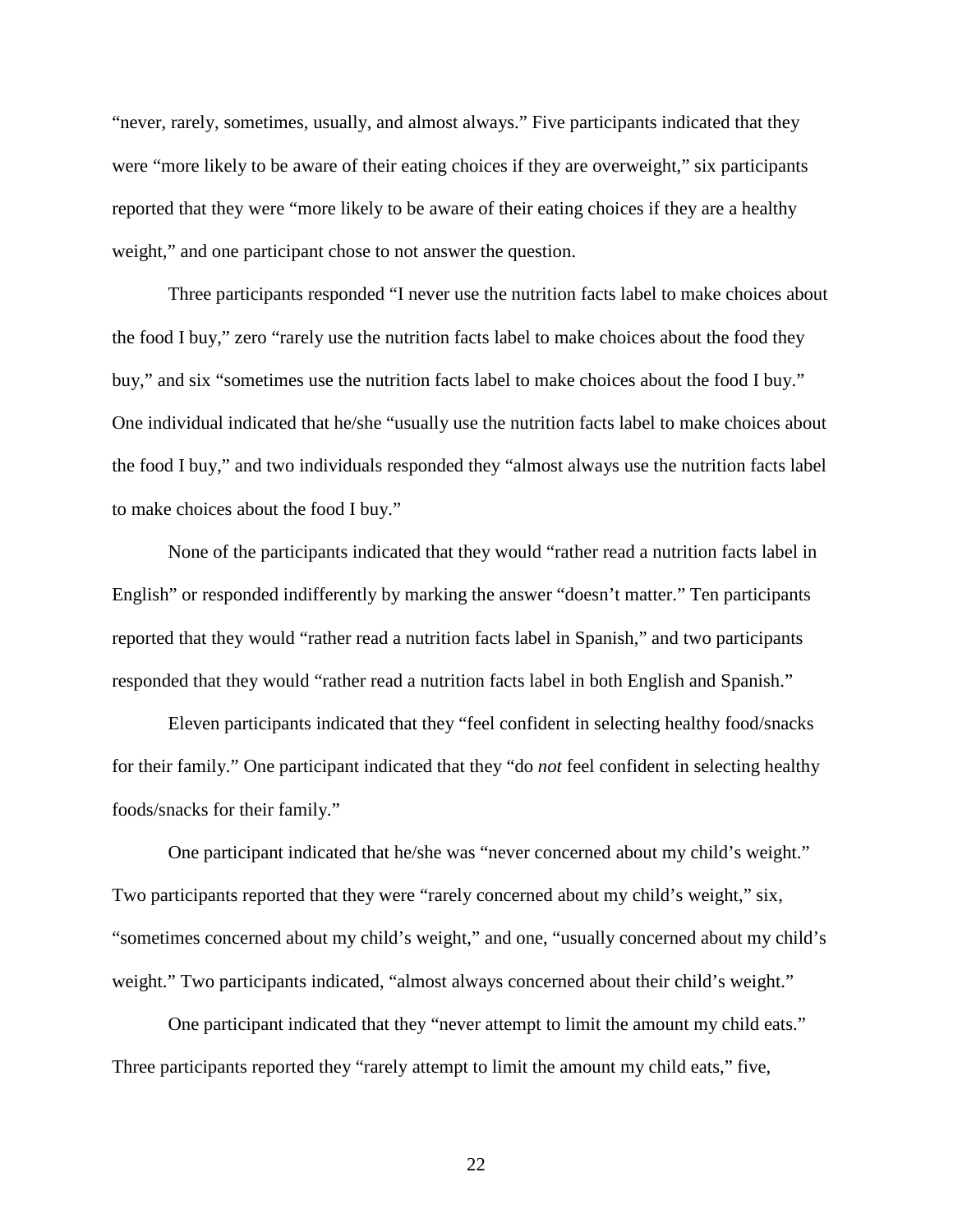"sometimes attempt to limit the amount my child eats," and one reported that he/she, "usually attempt to limit the amount my child eats." Two participants responded they "almost always attempt to limit the amount my child eats."

Four participants indicated, "never encourage my child to eat more," one, "rarely encourage my child to eat more," and six, "sometimes encourage my child to eat more." One participant reported "I usually encourage my child to eat more," and zero participants responded, "I almost always encourage my child to eat more."

In responses to the questions, "Out of the eight nutrition education lessons, 'Eating Smart Being Active,' in how many have you participated?" Four participants indicated they attended eight lessons. One participant indicated five lessons, one participant, seven lessons, and four participants chose not to respond. One participant wrote, "Every year Estela (the teacher) comes," and one participant wrote, "I have participated when Estela comes, 2 years." All twelve participants gave permission for their responses to be used for research.

#### *Feedback*

After the participants used the nutrition education tool to take the post-evaluative quiz, the researchers solicited opinions in order to further edit the tool. The researchers asked the question "what is the first thing you see when you look at the nutrition education tool?" Participants responded with the answers: colors, "family meals" (section of the tool), the picture of the woman breastfeeding on the back page, and pictures in general. A second question was asked to probe opinions of the aesthetics of the tool, including design and color use. Participants indicated that the colors were pleasing, attention grabbing, bright, and pretty. They said the font was easy and big enough to read, and they also liked the use of both black and white font.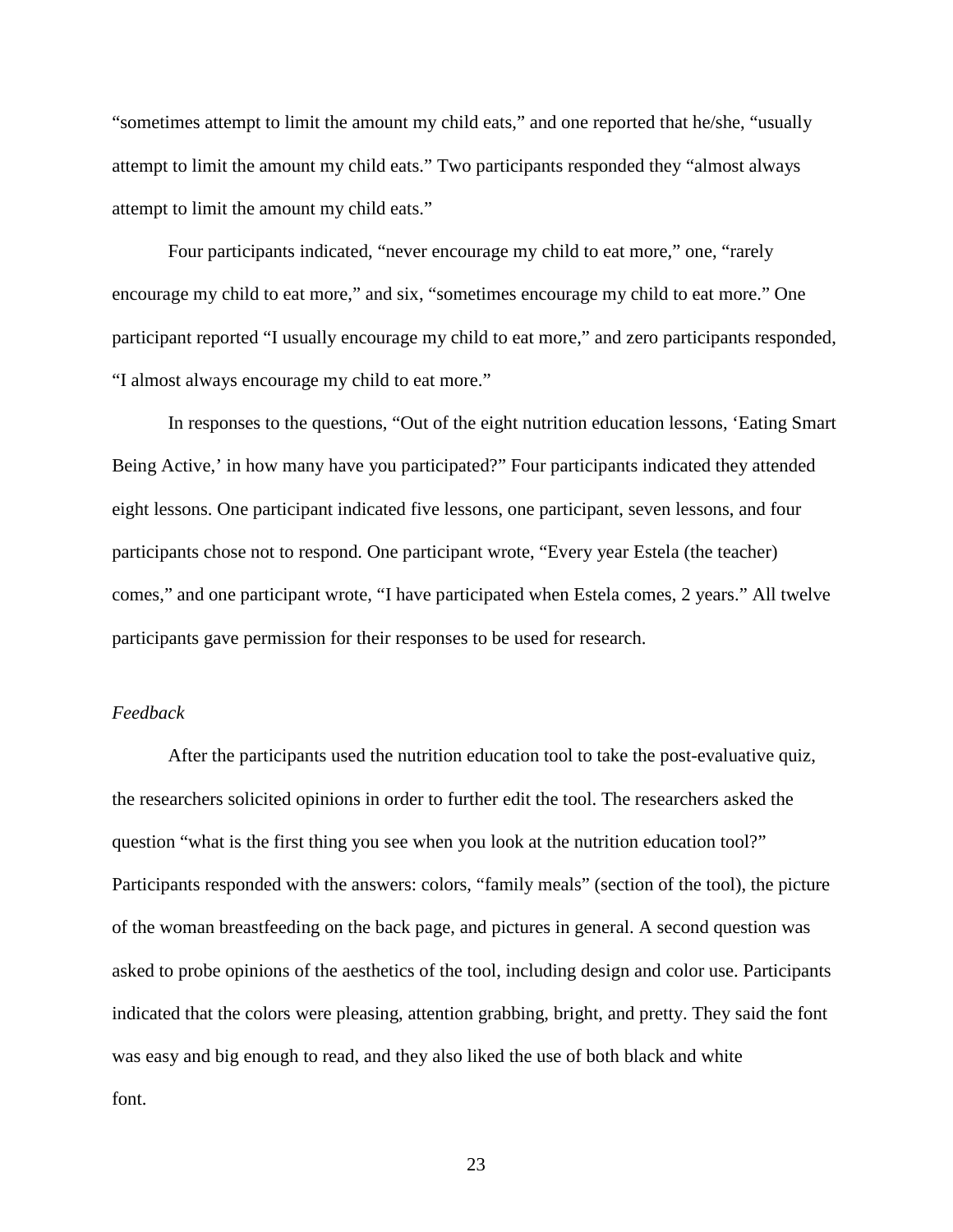The researchers asked if there was anything that was confusing or strange. One participant specifically said the word "density" was confusing because she did not know the meaning of this word, a few other participants agreed with her. Another participant did not recognize the word "satiety." There was some confusion about the correlation between parental weight and childhood obesity. After further questioning, the participant made it clear that rather than being confused by the text, she was just surprised to read the information.

The researchers asked if the participants thought any information was surprising or if they had learned anything new. Participants responded with saying the correlation between weight of parents and children, and also eating as a family. The researchers asked if they would prefer to have a nutrition facts label in Spanish (instead of just English, as is included on the nutrition education tool). The participants gave feedback saying an English nutrition facts label is acceptable, as long as the instructions of how to read it are in Spanish. They also indicated that it was easier to take the post-evaluative quiz while being able to use the nutrition education tool.

This concluded the feedback provided by the second focus group. Appropriate changes to the rough draft of the nutrition education tool were made. These changes included altering the Spanish translation of the word "satiety" to the Spanish translate of "satisfaction," and rewording the explanation of "energy density."

#### **Discussion**

#### *Interpretation of Pre vs. Post-Evaluative Quiz Results*

The researchers anticipated that the EASL students would be able to understand both English and Spanish while they were speaking; however, when the researchers began reading in English from the script, it was evident that the majority of the participants did not understand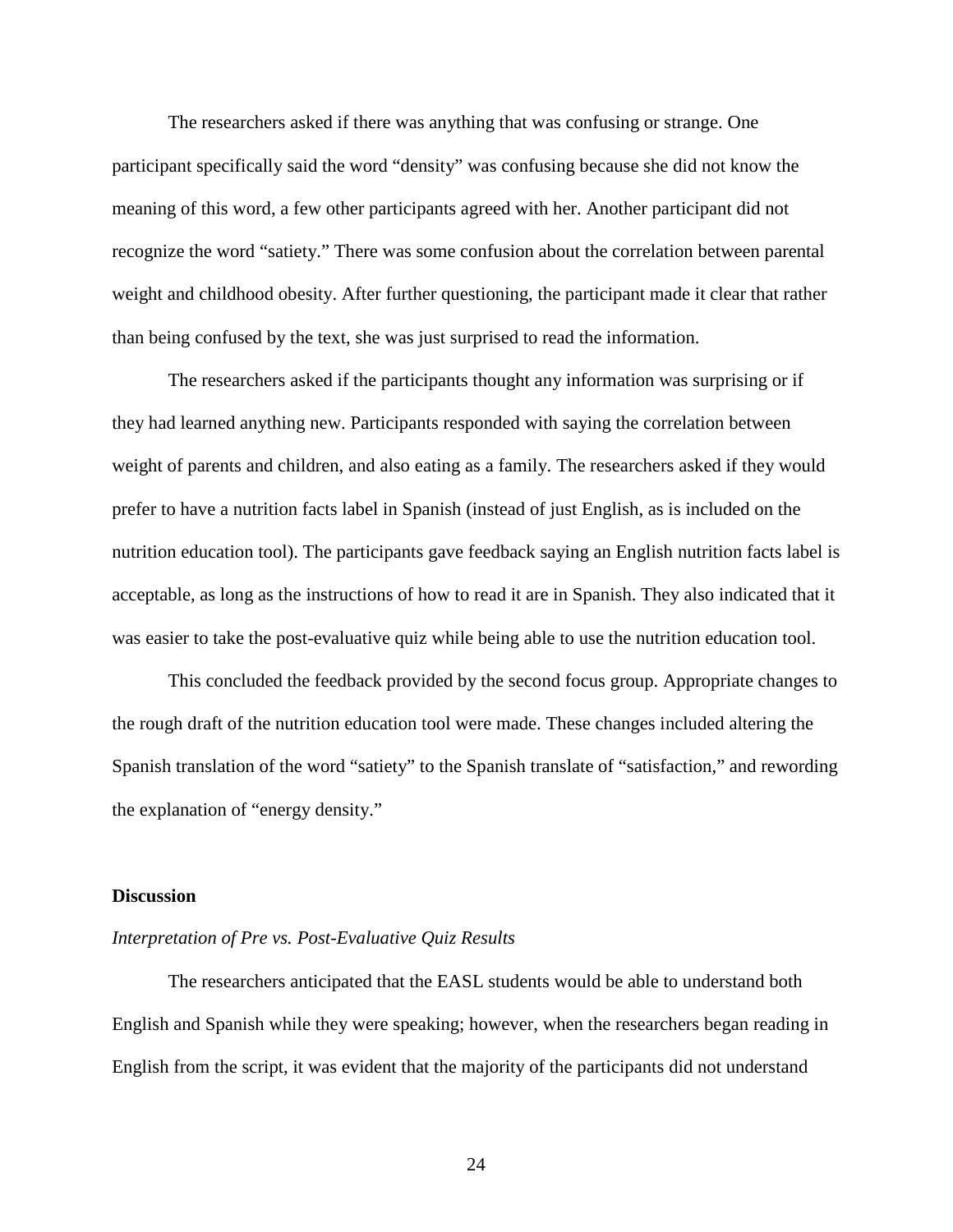English. The teacher of the EASL class told the researchers that Spanish would be necessary to guide the participants through the discussion. This was an unexpected barrier, as one of the three researchers was not bilingual. She was still able to contribute and participate, as she read the questions in English to give the EASL students the ability to hear and learn the English translations of the questions. The other two researchers, fluent in Spanish, were able to communicate with the participants without difficulty, reading from the Spanish version of the pre-approved script.

As the pre-evaluative quiz was administered, it appeared as though participants had difficulty understanding the wording of some of the questions. The questions written in first person caused confusion and many participants had to ask for clarification from the researchers.

In the responses for the question "I believe can reduce the risk of obesity in my child," there were some improvements in correct answers from the pre-evaluation to the postevaluation. One notable change was the increase by two responses for "breastfeeding my child" and "If I eat breakfast." There was also an increase in "adequate sleep," "nutrition education," and "healthy weight gain during pregnancy" by one response. There was no change in correct responses for "physical activity level of my child," "if my child eats breakfast," "the foods I eat," "my weight," "smoking during pregnancy," "limiting screen time," and "family meals. The participants had the nutrition education tool in both Spanish and English to take the postevaluative quiz. It was assumed, therefore, that this was the reason for an increase in correct responses in some of the topic areas.

In the responses for the question "I am more likely to be aware of my eating choices if I am \_\_\_\_," the responses for "at a healthy weight' increased from five responses in the preevaluative quiz to six responses in the post-evaluative quiz. The responses for "overweight"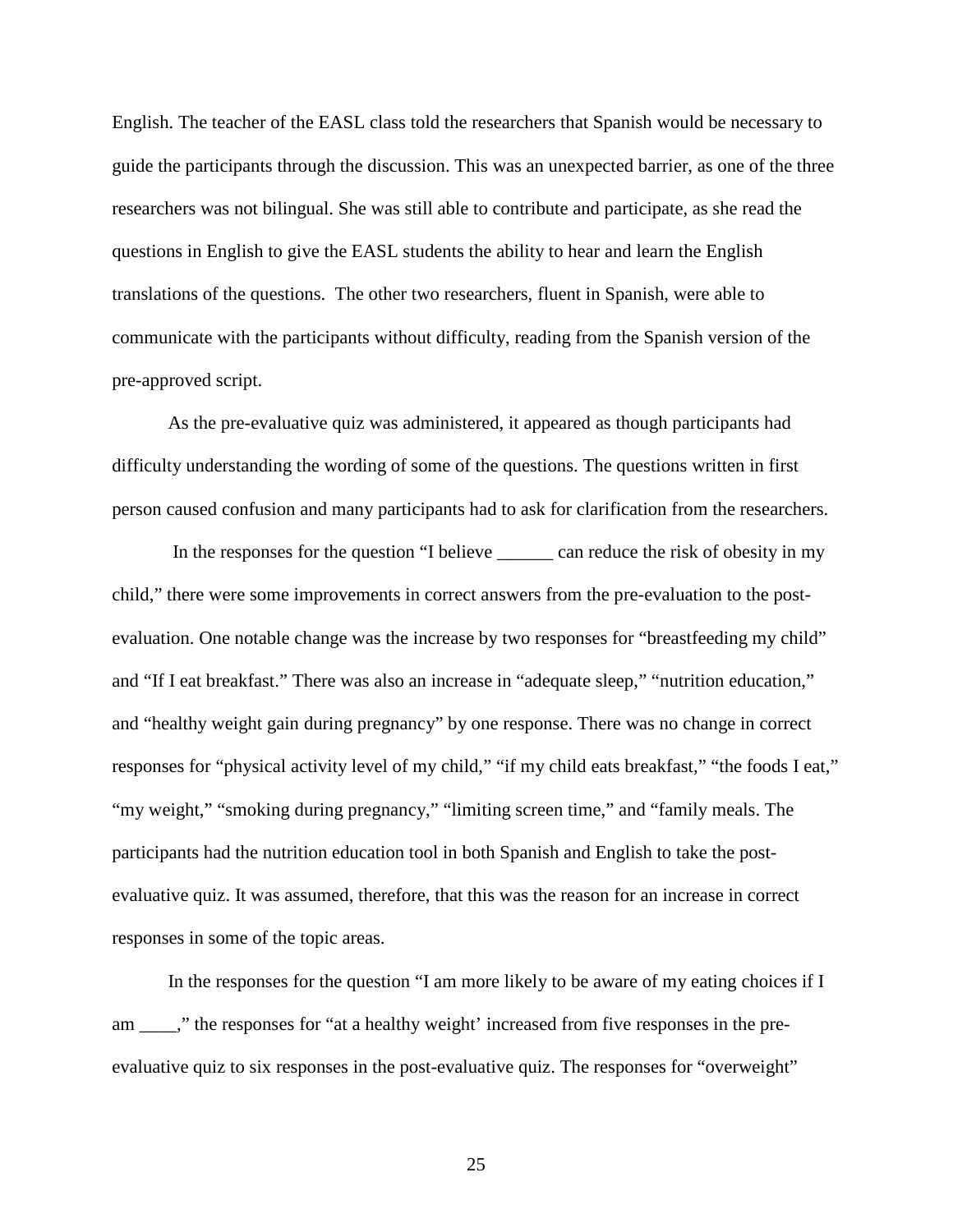increased from four responses in the pre-evaluative quiz to five responses in the post-evaluative quiz. Two individuals chose to not give a response in the pre-evaluative quiz and only one chose to not give a response in the post-evaluative quiz. In addition, in the pre-evaluative quiz, one individual did not understand the question and answered the question with, "I eat for health." Therefore, it appeared there was an increased awareness of what they eat when they are at a healthy weight.

In the responses for the question "I use the nutrition facts label to make choices about the food I buy," the responses for "never" increased from two responses in the pre-evaluative quiz to three responses in the post-evaluative quiz. The responses for "rarely" decreased from one response in the pre-evaluative quiz to no responses in the post evaluative quiz. The responses for "sometimes" increased from five responses in the pre-evaluative quiz to six responses in the post evaluative quiz. The responses for "usually" decreased from two responses in the pre-evaluative quiz to one response in the post-evaluative quiz. The responses for "almost always" remained the same at two responses.

In the responses to the question "I would rather read a nutrition label in," the responses for "English" remained the same at zero responses from the pre-evaluative quiz to the postevaluative quiz. The responses for "Spanish" increased from seven responses in the preevaluative quiz to ten responses in the post-evaluative quiz. The responses for "both Spanish and English" decreased from seven responses in the pre-evaluative quiz to two responses in the postevaluative quiz. The responses for "doesn't matter" remained the same at zero responses.

It is important to note that two individuals in the pre-evaluative quiz answered "Spanish" and "both Spanish and English" on the same question, therefore resulting in fourteen responses for the question, although there were only twelve participants. This may mean that fewer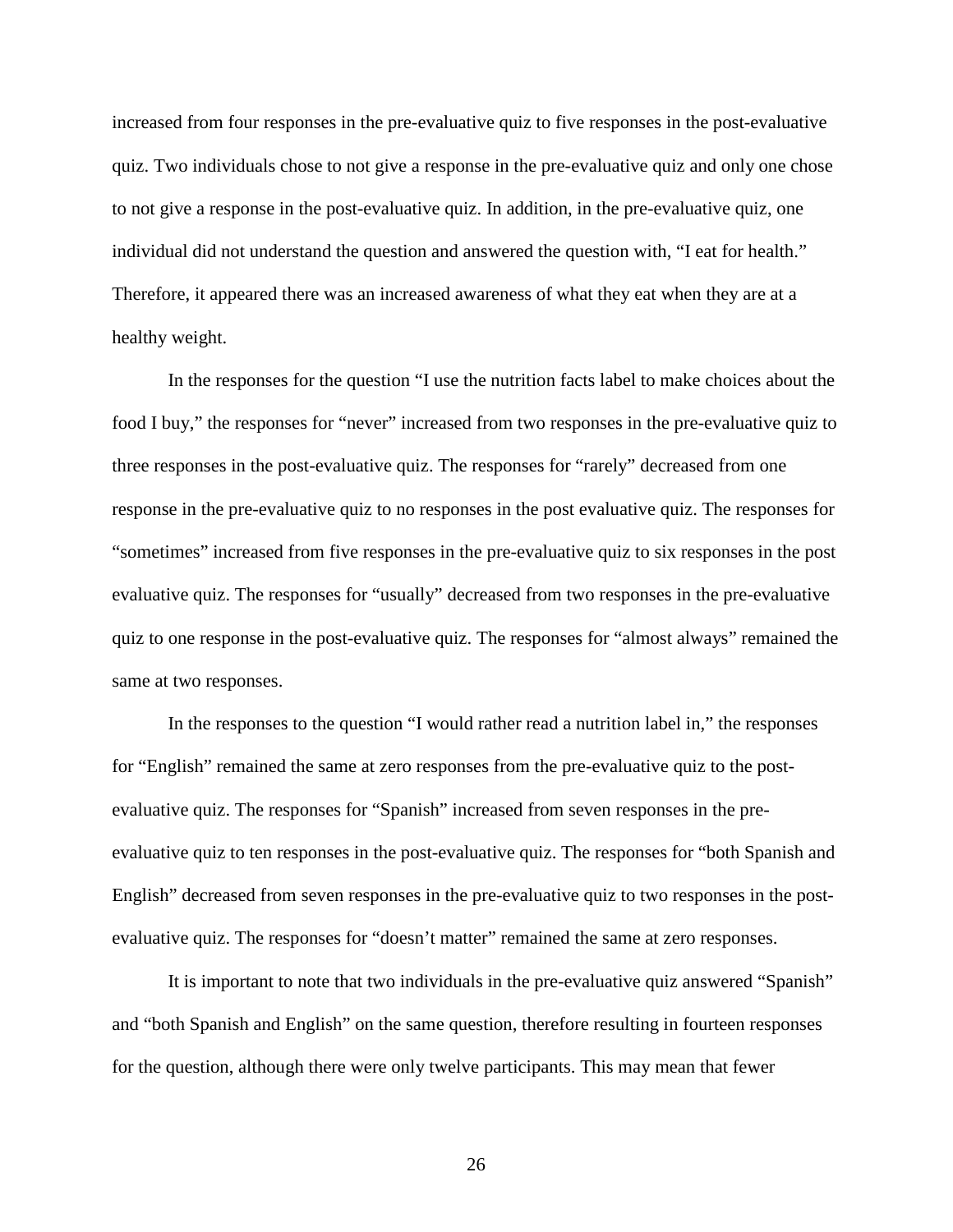individuals felt confident with both languages in the post-evaluative quiz than the pre-evaluative quiz. The nutrition fact tool was used to take the post-evaluative quiz and it had a nutrition facts label in English on it. There is potential for correlation in this change of responses from the participants using the tool, which had the English nutrition facts on it.

In the responses to the question "I feel confident in selecting healthy food/snacks for my family," the responses for "yes" decreased from twelve in the pre-evaluative quiz to eleven in the post-evaluative quiz. The responses for "no" increased from zero in the pre-evaluative quiz to one in the post-evaluative quiz.

In the responses to the question "I am concerned about my child's weight," the responses for "never" remained at one from the pre-evaluative quiz to the post-evaluative quiz. The responses for "rarely" decreased from four responses in the pre-evaluative quiz to two in the post-evaluative quiz. The responses for "sometimes" doubled from three in the pre-evaluative quiz to six in the post-evaluative quiz. The responses for "usually" remained the same at one from the pre-evaluative quiz to the post-evaluative quiz. The responses for "almost always" decreased from three in the pre-evaluative quiz to two in the post-evaluative quiz.

In the results of the question "I attempt to limit the amount my child eats," the responses for "never" remained at one from the pre-evaluative quiz to the post-evaluative quiz. The responses for "rarely" remained at three responses from the pre-evaluative quiz to the postevaluative quiz. The responses for "sometimes" remained at five responses from the preevaluative quiz to the post-evaluative quiz. The responses for "usually" increased from zero responses in the pre-evaluative quiz to one responses in the post-evaluative quiz. The responses for "almost always" decreased from three responses in the pre-evaluative quiz to two responses in the post-evaluative quiz.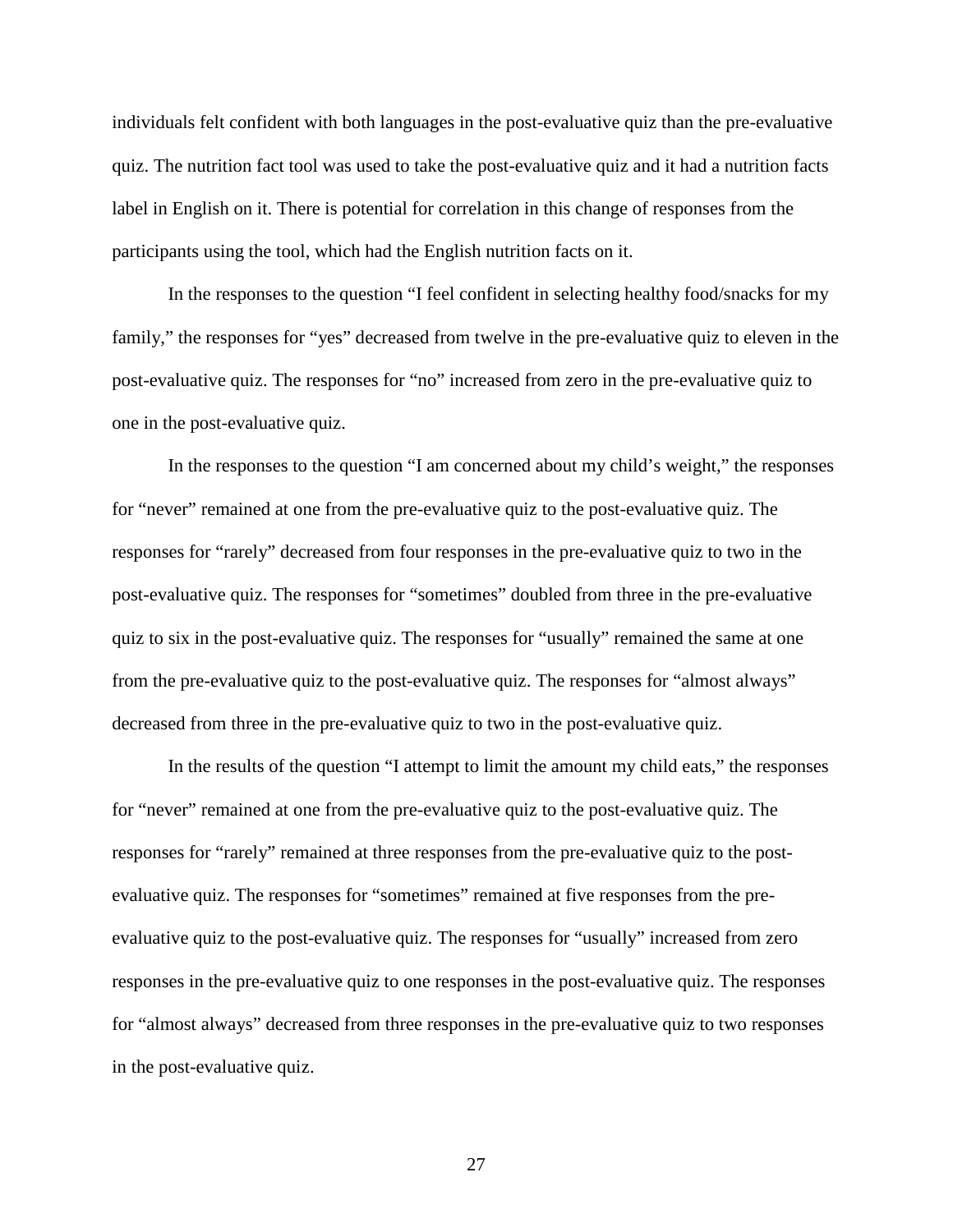In the responses to the question "I encourage my child to eat more" the responses for "never" doubled from two responses in the pre-evaluative quiz to four responses in the post evaluative quiz. The responses for "rarely" remained at one response from the pre-evaluative quiz to the post-evaluative quiz. The responses for "sometimes" decreased from eight responses in the pre-evaluative quiz to six responses in the post-evaluative quiz. The responses for "usually" remained the same at one from the pre-evaluative quiz to the post-evaluative quiz. The responses for "almost always" remained at zero from the pre-evaluative quiz to the postevaluative quiz. Over all, the number of correct responses increased from pre-evaluative to postevaluative quiz.

| Question                                                            | Option                               | <b>Number of Responses (n=12)</b> |                        |
|---------------------------------------------------------------------|--------------------------------------|-----------------------------------|------------------------|
|                                                                     |                                      | <b>Pre-Evaluation</b>             | <b>Post-Evaluation</b> |
| "I believe ______ can reduce<br>the risk of obesity in my<br>child" | Physical activity level of my child  | 11                                | 11                     |
|                                                                     | If my child eats breakfast           | 12                                | 12                     |
|                                                                     | The foods I eat                      | 9                                 | 9                      |
|                                                                     | Breastfeeding my child               | 9                                 | 11                     |
|                                                                     | My weight                            | 9                                 | 9                      |
|                                                                     | Smoking during pregnancy             | $\Omega$                          | $\Omega$               |
|                                                                     | Adequate sleep                       | 11                                | 12                     |
|                                                                     | Healthy weight                       | 8                                 | 9                      |
|                                                                     | Limiting screen time                 | 11                                | 11                     |
|                                                                     | Nutrition education                  | 10                                | 11                     |
|                                                                     | How often I exercise                 | 12                                | 12                     |
|                                                                     | Family meals                         | 11                                | 11                     |
|                                                                     | If I eat breakfast                   | 9                                 | 11                     |
|                                                                     | Healthy weight gain during pregnancy | 8                                 | 9                      |
|                                                                     |                                      |                                   |                        |
| "I am more likely to be<br>aware of my eating choices<br>if I am"   | At a healthy weight                  | 5                                 | 6                      |
|                                                                     | Overweight                           | $\overline{4}$                    | 5                      |
|                                                                     | No response                          | $\overline{2}$                    | $\mathbf{1}$           |
|                                                                     | "I eat for health"                   | $\mathbf{1}$                      | 0                      |
|                                                                     |                                      |                                   |                        |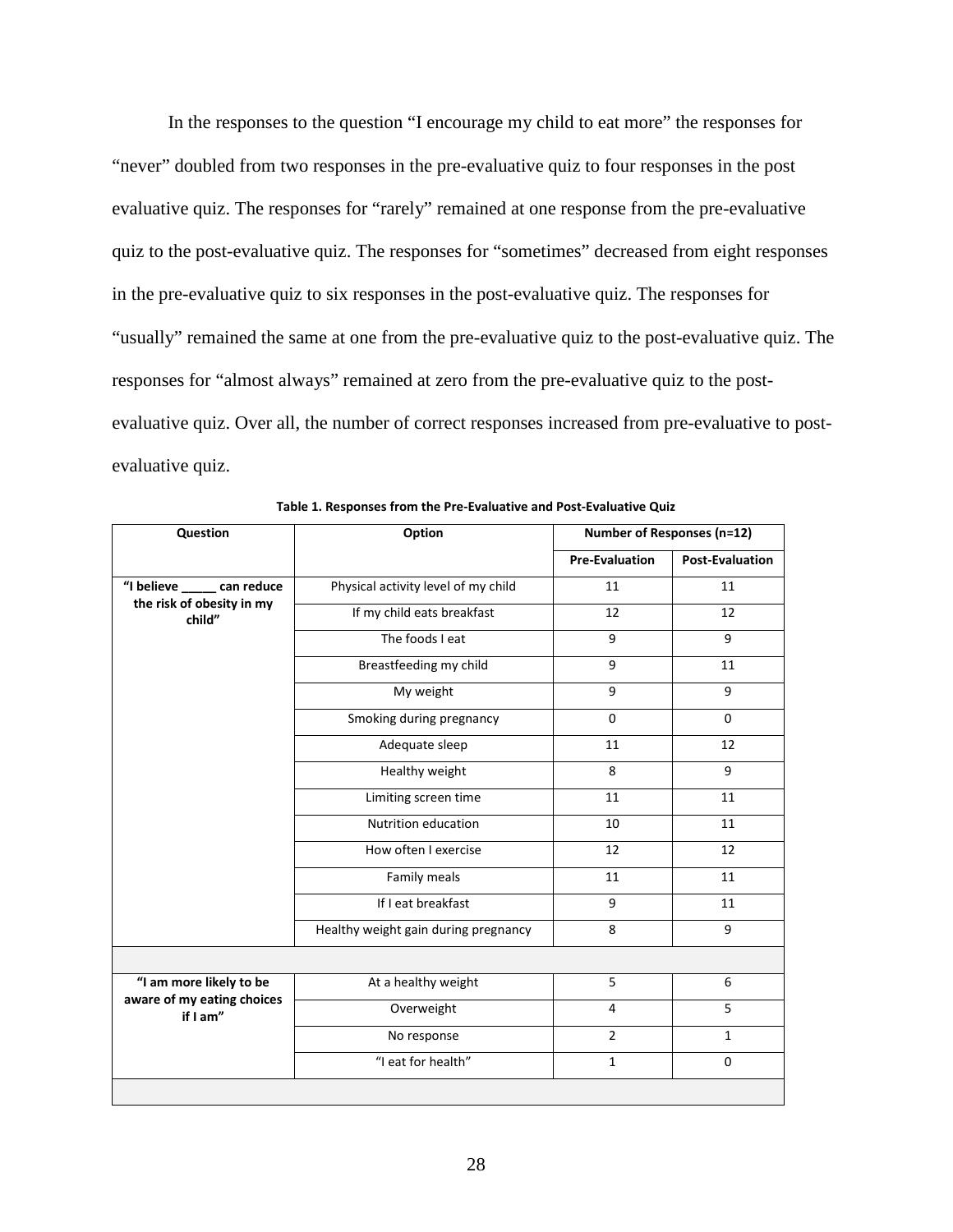| <b>Question</b>                                  | Option                                                                                             | <b>Number of Responses (n=12)</b> |                        |
|--------------------------------------------------|----------------------------------------------------------------------------------------------------|-----------------------------------|------------------------|
|                                                  |                                                                                                    | <b>Pre-Evaluation</b>             | <b>Post-Evaluation</b> |
| "I use the nutrition facts                       | Never                                                                                              | $\overline{2}$                    | 3                      |
| label to make choices about<br>the food I buy"   | Rarely                                                                                             | $\mathbf{1}$                      | 0                      |
|                                                  | Sometimes                                                                                          | 5                                 | 6                      |
|                                                  | <b>Usually</b>                                                                                     | $\overline{2}$                    | $\mathbf{1}$           |
|                                                  |                                                                                                    |                                   |                        |
| "I would rather read a<br>nutrition label in"    | English                                                                                            | 0                                 | 0                      |
|                                                  | Spanish                                                                                            | $7*$                              | 10                     |
|                                                  | Spanish and English (Both)                                                                         | $7*$                              | $\overline{2}$         |
|                                                  | Doesn't matter                                                                                     | $\mathbf 0$                       | 0                      |
|                                                  |                                                                                                    |                                   |                        |
| "I feel confident in selecting                   | Yes                                                                                                | 12                                | 11                     |
| healthy food/snacks for my<br>family"            | No                                                                                                 | $\mathbf 0$                       | $\mathbf{1}$           |
|                                                  |                                                                                                    |                                   |                        |
| "I am concerned about my                         | Never                                                                                              | $\mathbf{1}$                      | $\mathbf{1}$           |
| child's weight"                                  | Rarely                                                                                             | 4                                 | $\overline{2}$         |
|                                                  | Sometimes                                                                                          | $\overline{3}$                    | 6                      |
|                                                  | <b>Usually</b>                                                                                     | $\mathbf{1}$                      | 1                      |
|                                                  | Almost always                                                                                      | 3                                 | $\overline{2}$         |
|                                                  |                                                                                                    |                                   |                        |
| "I attempt to limit the<br>amount my child eats" | Never                                                                                              | 1                                 | 1                      |
|                                                  | Rarely                                                                                             | 3                                 | 3                      |
|                                                  | Sometimes                                                                                          | 5                                 | 5                      |
|                                                  | <b>Usually</b>                                                                                     | 0                                 | 1                      |
|                                                  | Almost always                                                                                      | 3                                 | $\overline{2}$         |
|                                                  |                                                                                                    |                                   |                        |
| "I encourage my child to eat                     | Never                                                                                              | $\overline{2}$                    | 4                      |
| more"                                            | Rarely                                                                                             | $\mathbf{1}$                      | $\mathbf{1}$           |
|                                                  | Sometimes                                                                                          | 8                                 | 6                      |
|                                                  | Usually                                                                                            | $\mathbf{1}$                      | $\mathbf{1}$           |
|                                                  | Almost always                                                                                      | $\pmb{0}$                         | $\mathbf 0$            |
|                                                  |                                                                                                    |                                   |                        |
|                                                  | *Two individuals marked two answers (marked "Spanish" and "Both," accounting for fourteen answers) |                                   |                        |
|                                                  |                                                                                                    |                                   |                        |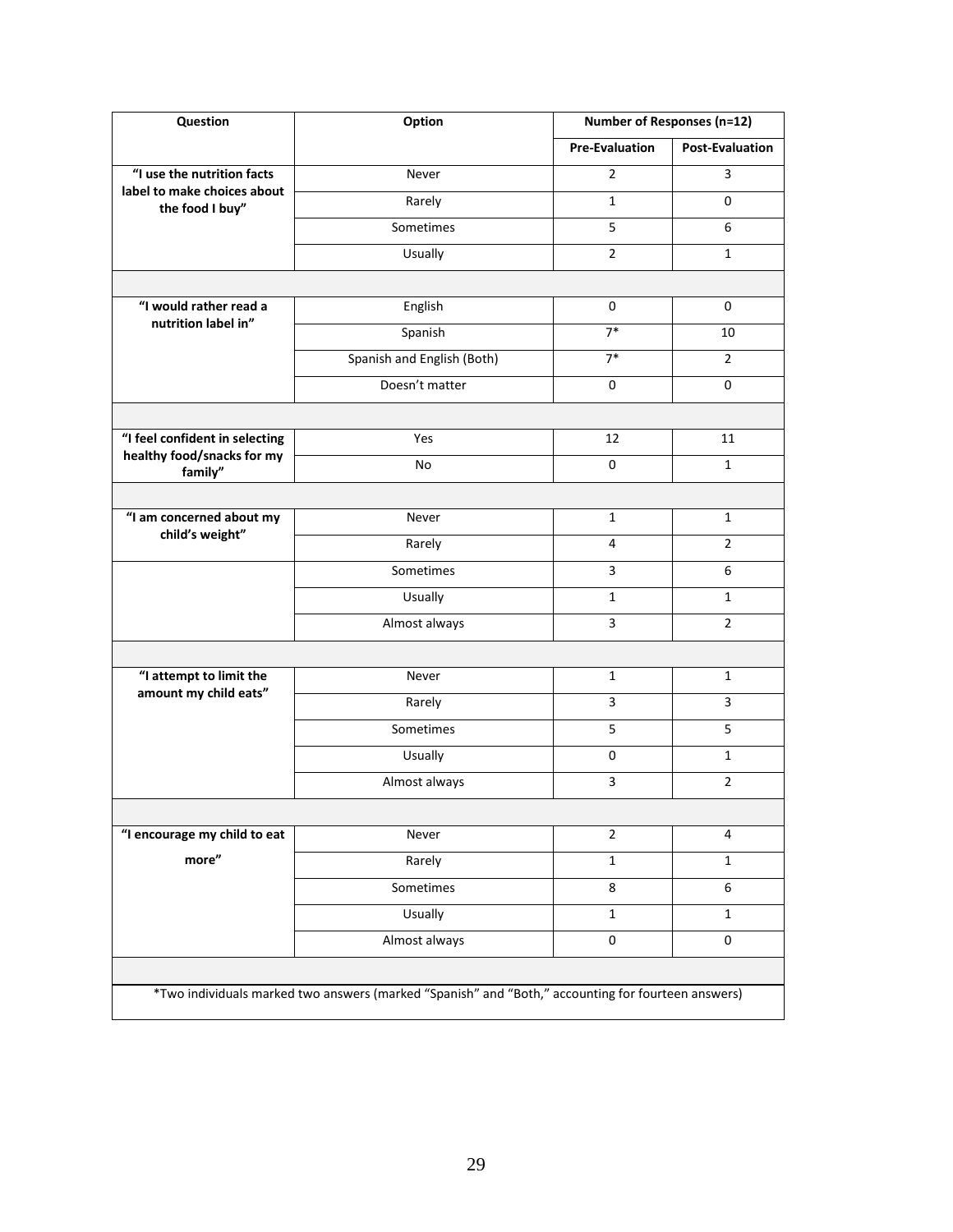#### *Feedback from Participants concerning the Nutrition Education Tool*

In the post-evaluative quiz, the participants were encouraged to use the nutrition education tool to answer the questions. However, it was not until the group conversation of the nutrition education tool began that the participants fully comprehended the details of the content. The researchers took time to answer questions and explain in more detail the content of the tool. This discussion facilitated participants' comprehension and absorption of the information presented on paper.

During the focus group discussion, the participants were encouraged to respond with honest answers and to add more detail to their answers. The first question was, "What do you think prevents people from eating healthily? Why?" Although the participants did exhibit the ability to discern "healthy" foods, they admitted to frequent enjoyment of sweets and junk foods. In addition, they mentioned major barriers that prevented them from eating healthier. While cooking at home encouraged them to eat healthier foods with their families, time was a constraint that prevented the participants from being able to adhere to that routine. Work schedules were perceived by participants to be a hindrance to healthy foods choices. Additional research with the Hispanic population in northwest Arkansas is needed to identify if making healthier foods more available would encourage different eating habits within families.

In the second question, the participants were asked to describe what they normally eat for breakfast, lunch, and dinner. Most of the participants stated that were not accustomed to eating three meals per day. In the Hispanic culture adults were more likely to eat two larger meals per day. Many of the participants stated that their children ate three meals per day. This also demonstrated a difference in eating habits between parents and their children. In addition, there was probability that children were eating the same portion sizes as their parents, but more often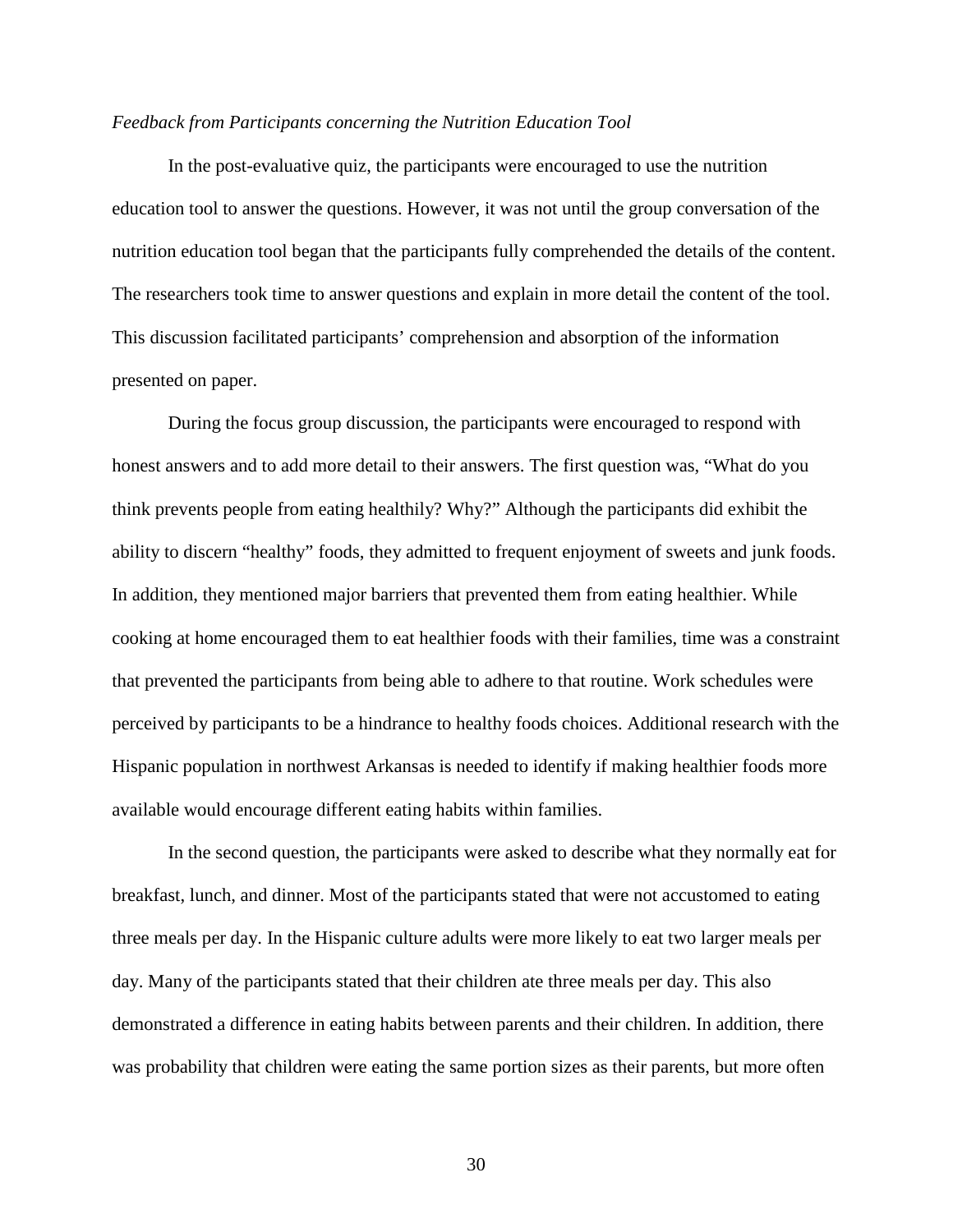throughout the day. This could lead to overconsumption of calories and weight gain. This was beneficial for the researchers to understand in order to include information about parental eating behaviors and family meals in the nutrition education tool.

The next question asked was, "Who normally chooses what is for dinner in your family? By the responses given, the majority of the participants all chose what is for dinner. In addition, the majority of them worked full-time jobs, which also presented a time barrier that could discourage healthier cooking.

The following question was, "How often do you eat dinner as a family?" There was a wide range of responses. Many of the participants indicated they did not have time to eat dinner as a family, while others insisted they had family meals most nights. Once again, this supported the need to include family meals in the nutrition education tool.

The next question was, "In which community do you feel like you have healthier food options? Why?" The responses were consistent in that the participants believed it was easier to eat healthily in their home country because healthier foods were more available and affordable. In addition, there were more organic options and no GMOs. Organic foods in other countries were also less expensive because they were so accessible. In the United States, processed foods were typically more affordable than the fresh produce and organic foods. The researchers surmised that some Hispanic individuals of lower socioeconomic status are not able to afford fresh produce and, therefore, may rely on consuming more processed foods, leading to higher rates of obesity.

In the following question, the researchers wanted to know in which country the participants felt they had a healthier life style. One participant mentioned she felt as if she was able to walk more in her home country of Mexico because the places were much closer together.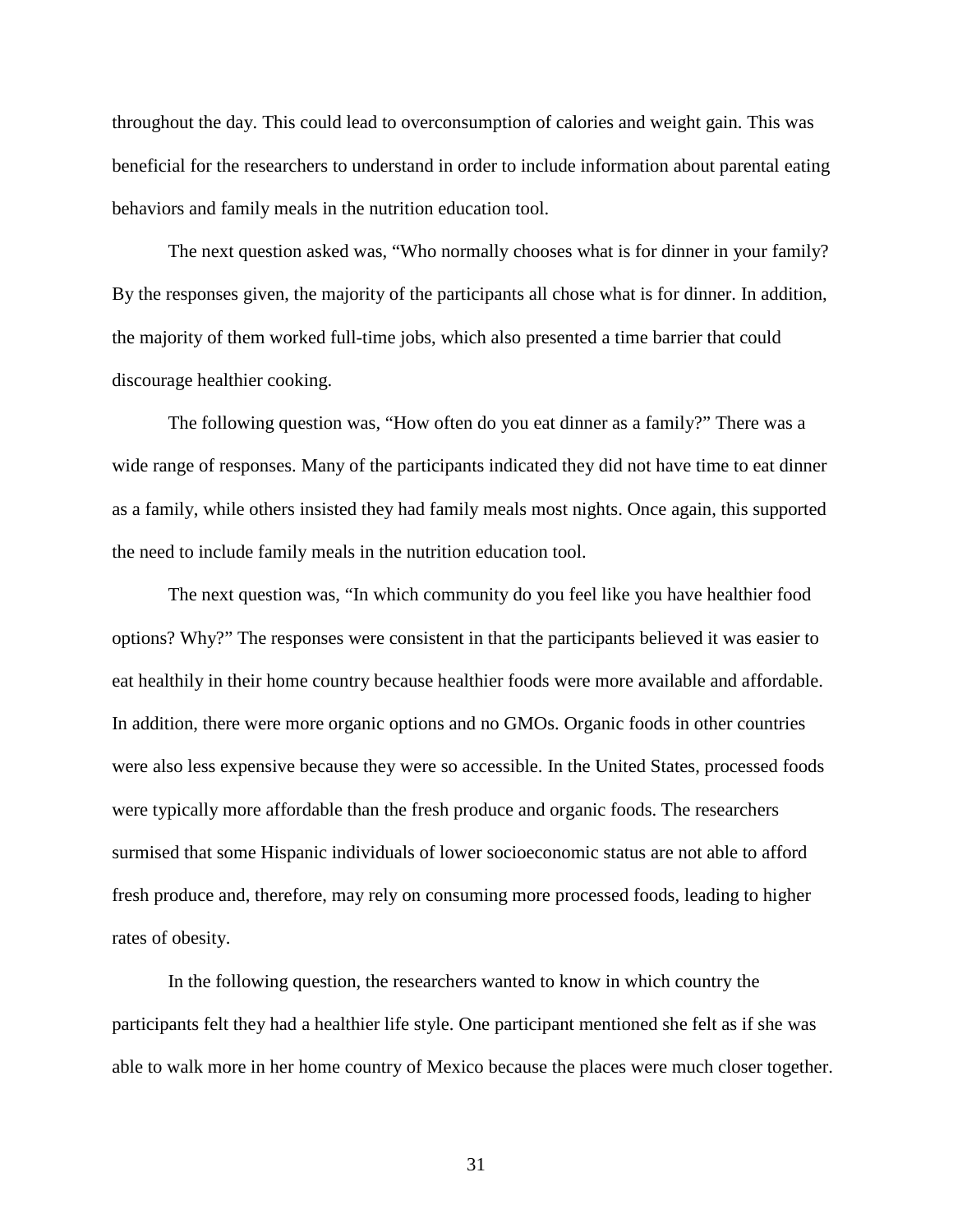It is assumed more exercise occurred in the Hispanic culture through daily activities rather than planned exercise. The environmental structure of the United States may prevent unplanned exercise, thus potentially decreasing the amount of physical activity that individuals get on a daily basis.

The researchers asked the participants about what information, in regard to nutrition, they would like to learn. There were very few responses, which potentially indicated they did not have an interest or perceived need to know more. Based on the results from the quiz, it was evident that there were discrepancies in the nutrition knowledge of the participants. Thus, it was important to create a tool with more detailed information in order to expand the knowledge of the participants.

The researchers asked what "physical activity" meant to the participants and how often they engaged in physical activity. It was noted that the participants were more likely to exercise when the weather was warm and sunny. The researchers concluded that they may perform more physical activity outdoors rather than in a gym. Weather conditions seemed to be a major hindrance to being physically active.

#### *Nutrition Education Tool Presentation*

A crucial role the focus groups played in this study was to provide insight about the content and design of the nutrition education tool. The feedback from the focus groups confirmed that the content of the nutrition education tool, based on the peer-reviewed literature, was appropriate for this audience. Likewise, based on the opinions of the participants, the researchers were able to further tailor the content of the tool for their intended audience.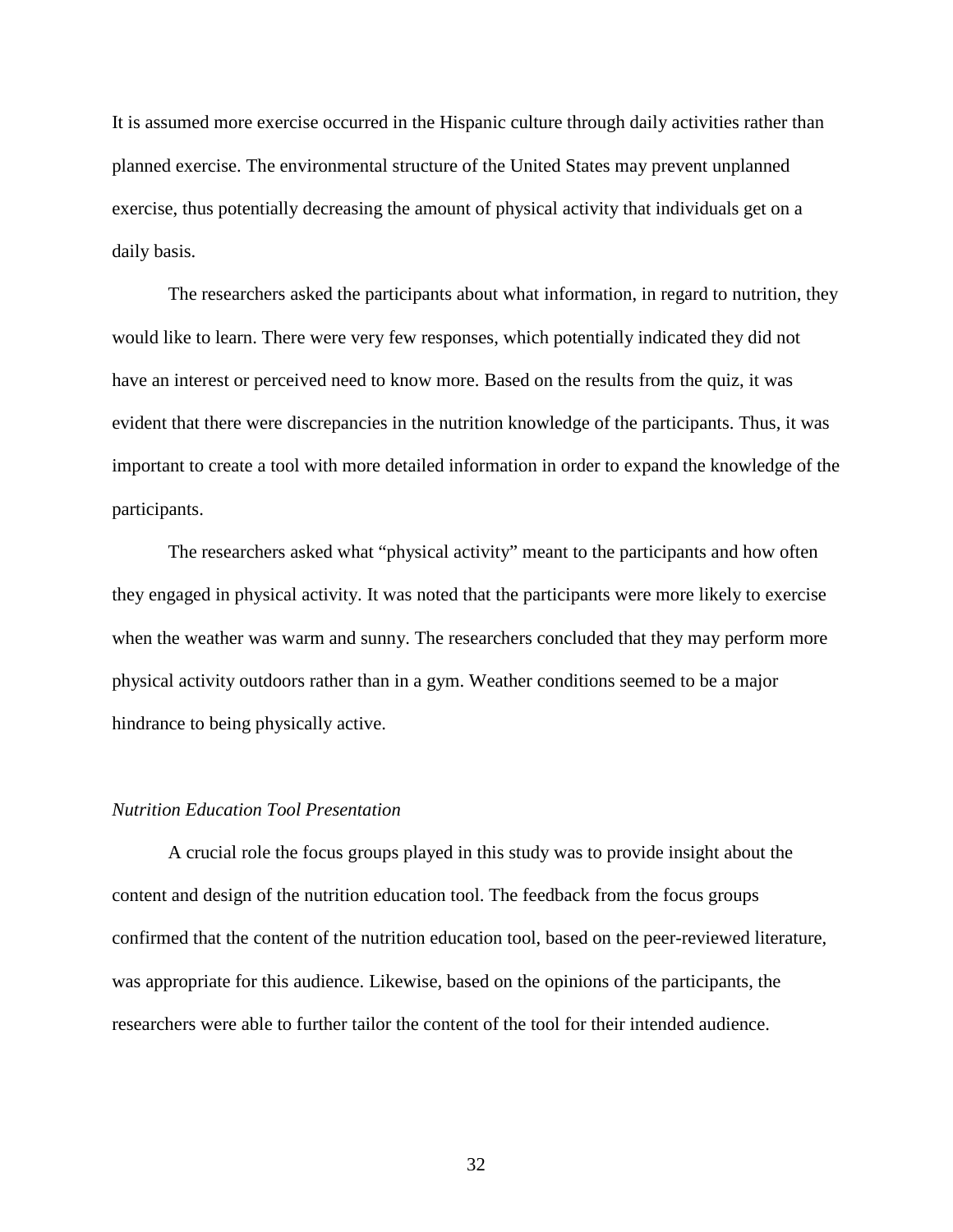Many changes involved colors, resizing of font, general design, and layout of the nutrition education tool; however, one significant change was made in regard to vocabulary and reading level. Specifically, the word "satiety" was changed to "satisfaction" because select individuals did not recognize this word. The term "density" was redefined with the assistance of post-evaluative participants. The researchers believed that the lack of understanding of these two terms may have been indicative of a lower education level and/or socioeconomic status of the participants, which is related to increased risk of childhood obesity (CDC, 2014).

Additional feedback provided insight related to childhood obesity and the Hispanic community. Participants voiced that they would prefer to a read nutrition facts label in English with a Spanish explanation of the information provided. While Spanish speakers may be able to understand the content of a Spanish nutrition facts label, they do not feel confident absorbing the same information in English. This may lead to uninformed purchasing choices. Potential education could be done concerning English to Spanish translations of common food product. In addition, the food industry could implement the use of bilingual food labels on their packaging.

#### *Limitations*

The researchers would like to conduct more focus groups with additional participants in order to solicit feedback and to improve the nutrition education tool. In future studies involving participants, it would be beneficial to separate the participants during the pre-evaluative quiz and the post-evaluative quiz. It was observed that the participants were talking and sharing answers while taking the quizzes, potentially skewing the results. Participants were enthusiastic during focus group discussion, but many times they were talking over each other, preventing their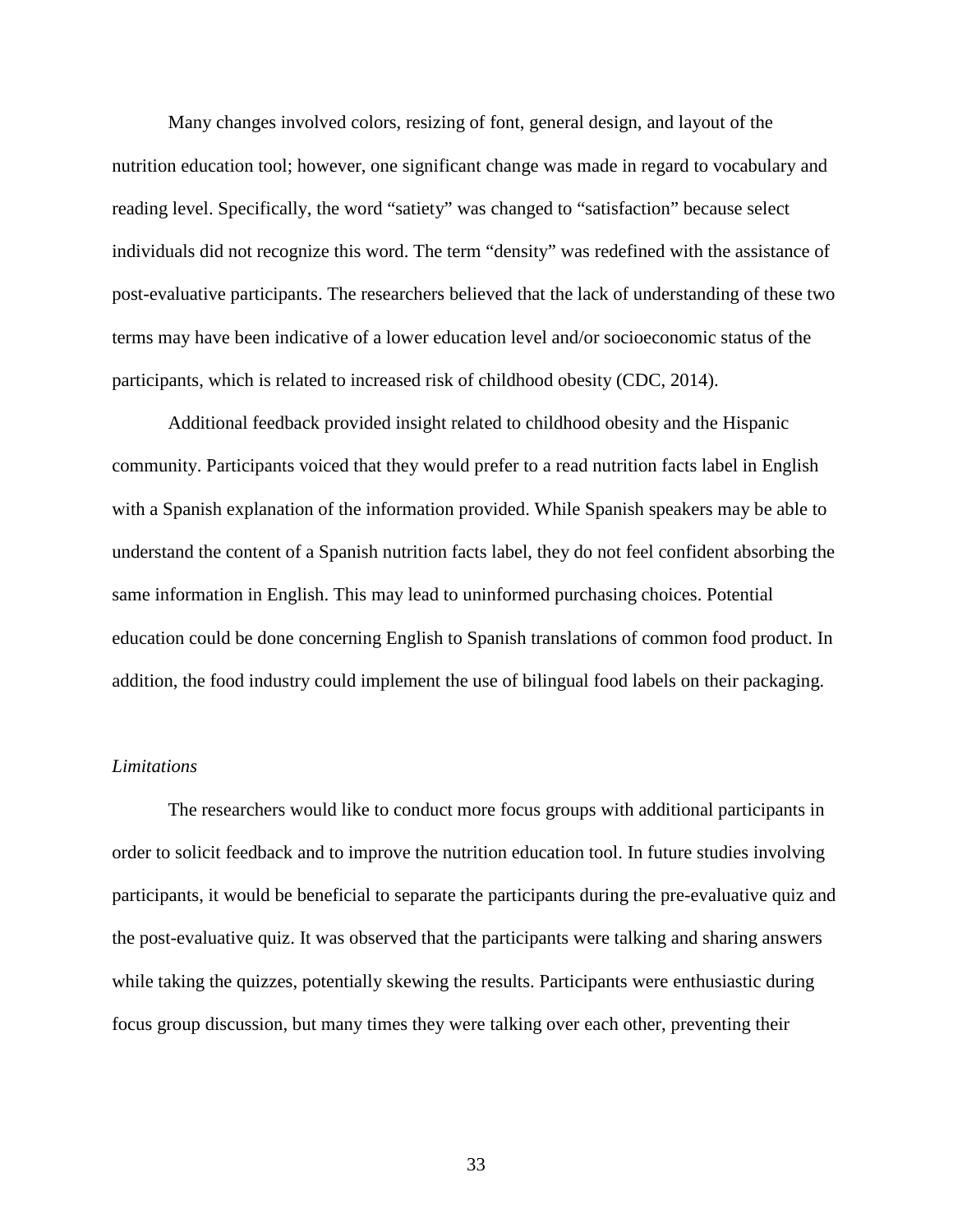comments from being accurately heard by the researchers. However, the impact of that limitation was minimized by taping and transcribing both focus group sessions.

There were a few more limitations to the study. The results were not generalizable to the entire Hispanic adult population of northwest Arkansas because participants were not randomly selected and only included one male. The literacy level of the nutrition education tool is approximately eighth grade reading level which may have impacted the use of the tool in completing the post-evaluative quiz. This reading level was higher than the researchers anticipated; however, because of the prior exposure of most of the participants to EFNEP, the nutrition information on the tool was designed to stretch their knowledge and understanding. The researchers plan to adjust the reading level to sixth grade.

#### *Additional Research Needed*

Through this study, the researchers recognized a need for further study of this population. While the development of the nutrition education tool is complete, additional pilot and field testing of the tool, as well as focus group discussions could validate and improve the content and effectiveness of the tool.

In conclusion, prospective study that follows those exposed to the tool would be ideal; therefore, researchers would be able to measure whether the tool has a direct impact, significantly lowering childhood obesity levels. There is little research done in regards to the Hispanic population in northwest Arkansas on the topic of obesity.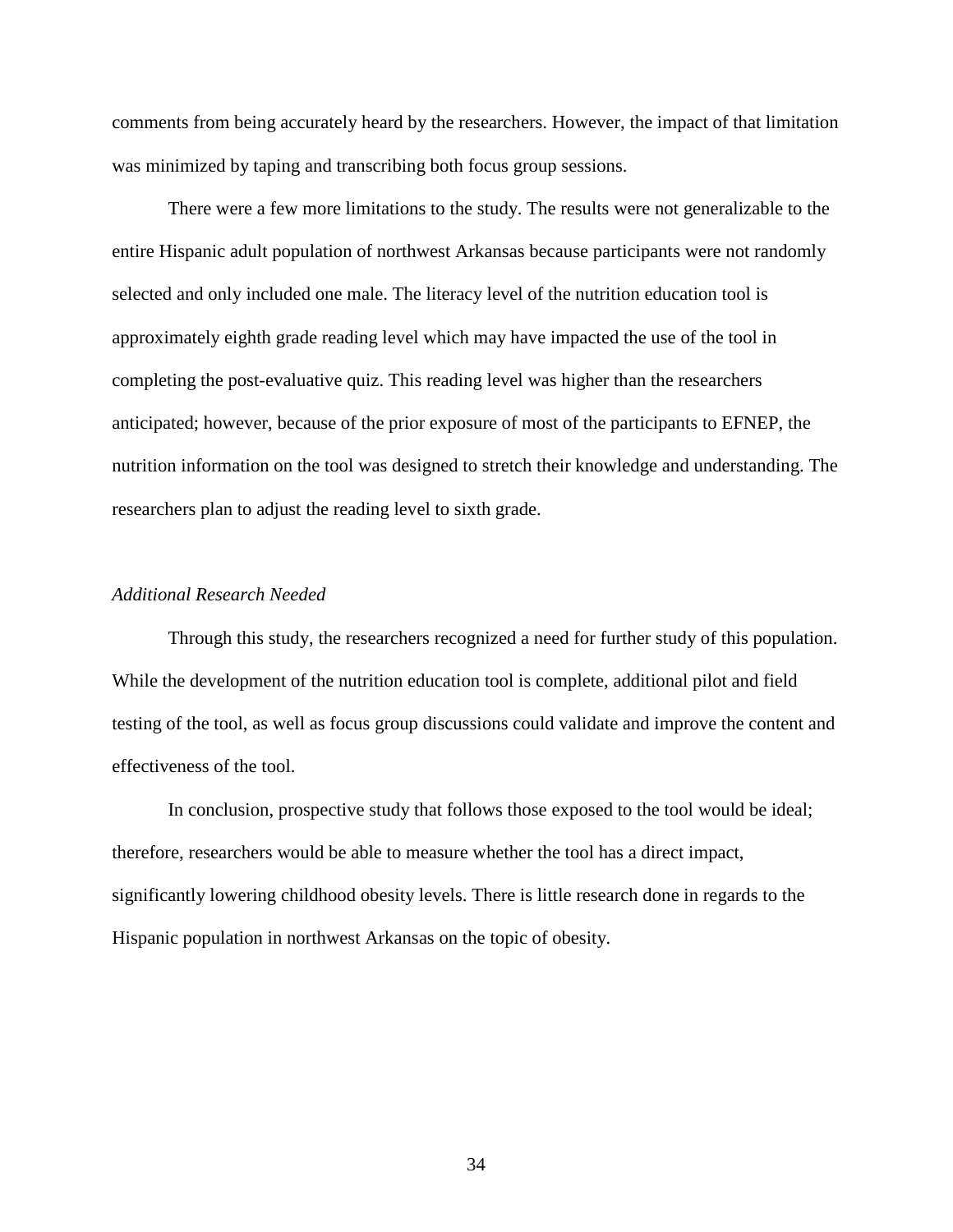## **Acknowledgments**

The study was supported by the Bumpers College Undergraduate Honors Research and Creative Projects Grant Program through the University of Arkansas.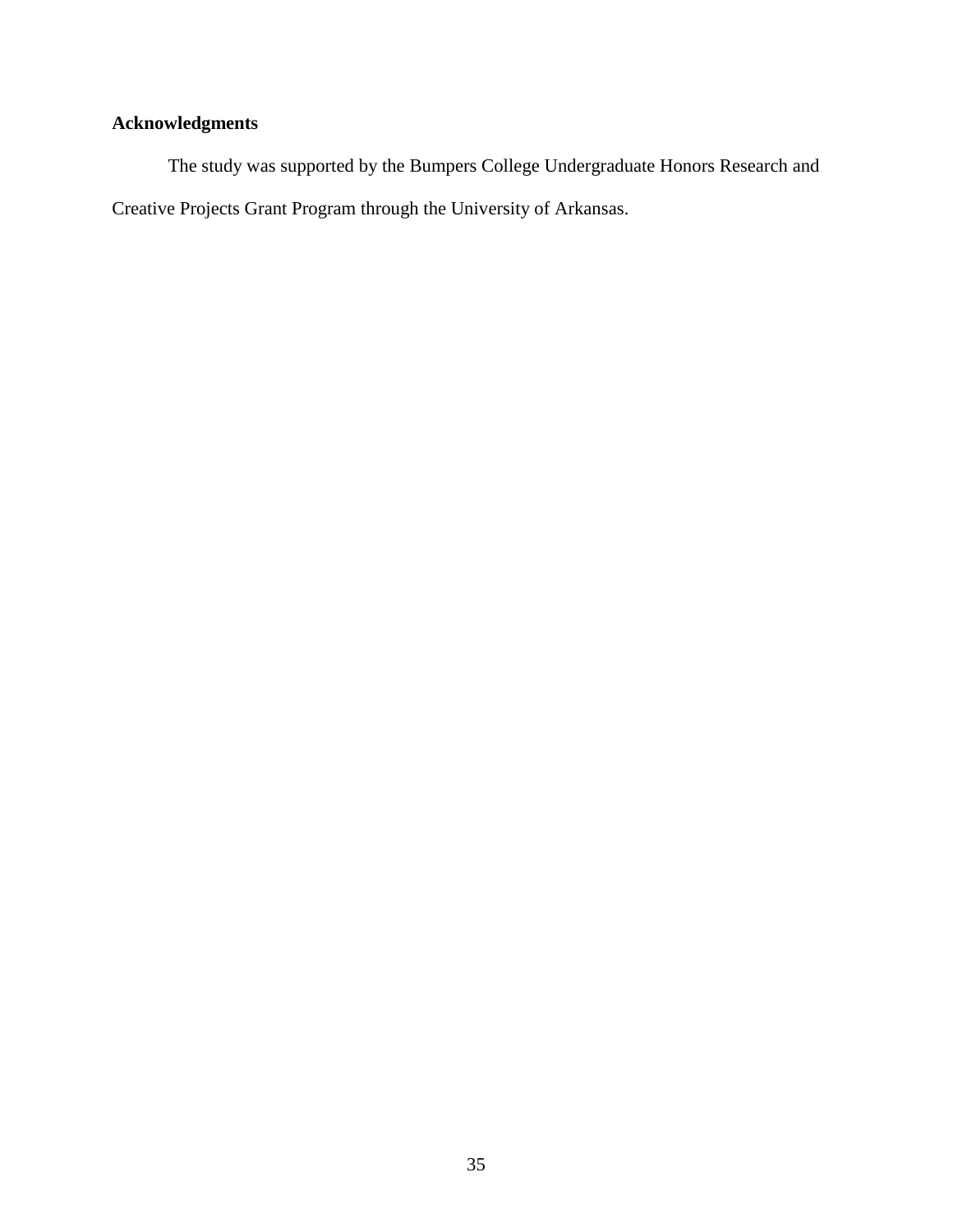#### **Literature Cited**

- Anderson, S.E., and R.C Whitaker. 2010. Household and obesity in U.S. preschool-aged children. Pediatr. 125(3):420-428.
- Araujo, J., M. Severo, and E. Ramos. 2012. Sleep duration and adiposity during adolescence. Pedriatr. 130(5):146-154.
- Binkley, J.K. 2006. The effect of demographic, economic, and nutrition factors on the frequency of food away from home. J. Cons. Aff. 40(2):372-391.
- Birch, L.L., and A.K. Ventura. 2009. Preventing childhood obesity: what works? Int. J. Obesity. 33(1):74-81.
- Birch, L.L., J.O Fisher, and K.K Davison, 2003. Learning to overeat: maternal use of restrictive feeding practices promotes girl's eating in the absence of hunger. Am. J. Cin. Nutr. 78(2):215-220.
- Birch, L.L., D.W. Marlin, and J. Rotter. 1984. Eating as the means activity in a contingency: effects on young children's food preferences. Child. Dev. 55:432-439.
- Boudreau, A.D.A., D.S. Kurowski, W.I. Gonzalez, M.A. Diamond, and N.M. Oreskovic. 2013. Latino families, primary care, and childhood obesity. Am. J. of Prevent. Med. 44(3S3):S247-S257.
- Carper, J.L., O. Fischer, L.L. Birch. 2000. Young girls' emerging dietary restaurant and disinhibition are related to parental control in child feeding. Appetite. 35(2):121-129.
- Centers for Disease Control. 2012. Basics about childhood obesity. www.cdc.gov/obesity/childhood/basics.html Accessed 10 April 2015.
- Centers for Disease Control. 2014. Prevalence of Childhood Obesity in the United States, 2011- 2012. http://www.cdc.gov/obesity/data/childhood.html Accessed 8 December 2014.
- Chen, X., M.A. Beydoun, and Y. Wang. 2008. Is sleep duration associated with childhood obesity? a systematic review and meta-analysis. Obes. 16(2):265-274.
- Dennison, B.A., T.A. Erb, and P.L. Jenkins. 2002. Television viewing and television in bedroom associated with overweight risk among low-income preschool children. Pediatr. 109(6):1028-1035.
- Dodd, A.H., R. Briefel, C. Cabili, A. Wilson, and M.K. Crepinsek. 2013. Disparities in Consumption of sugar-sweetened and other beverages by race/ethnicity and obesity status among United States schoolchildren. J. Nutr. Edu. Behav. 45(3):240-249.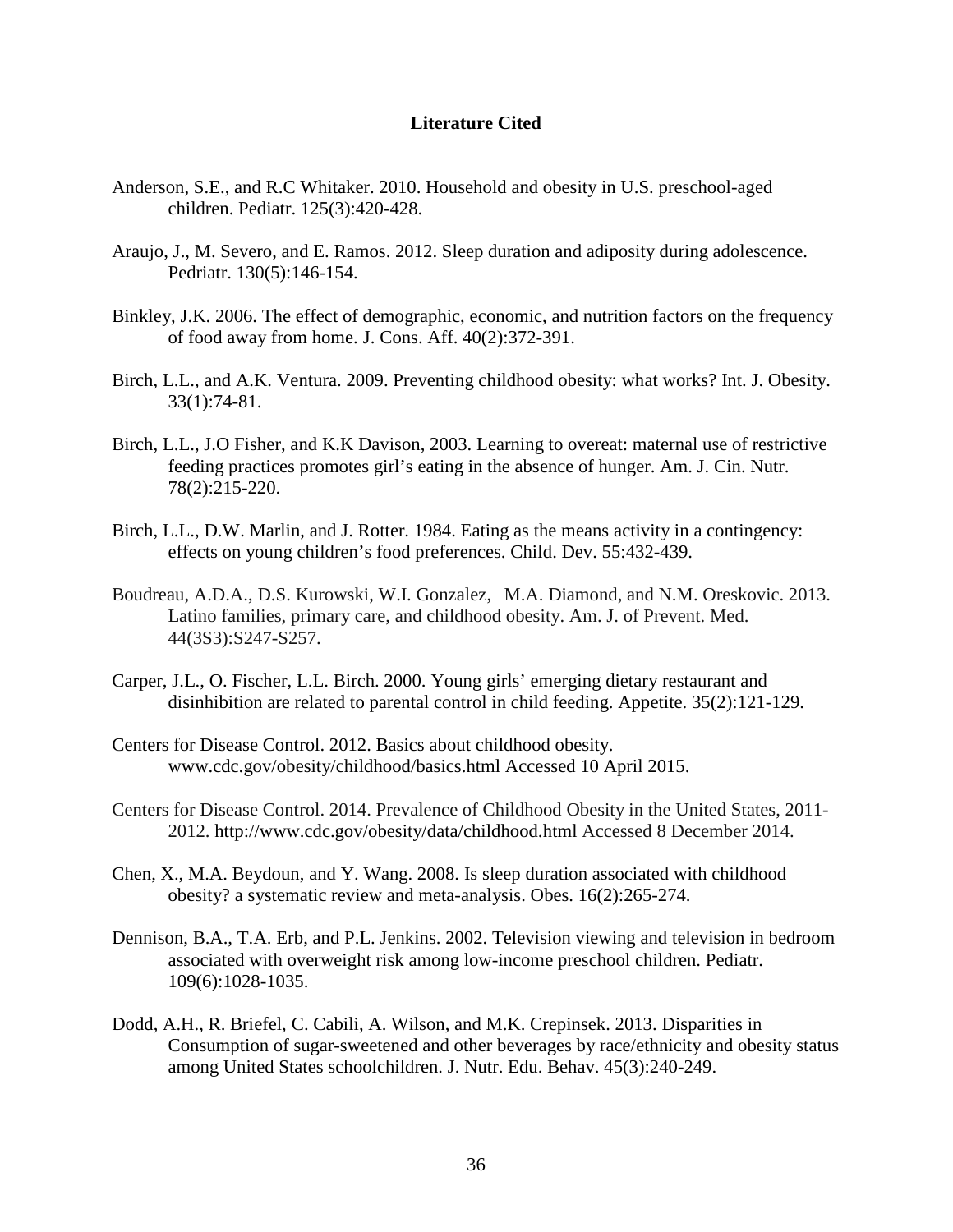- Epstein, L.H., J.N. Roemmich, and J.L. Robinson. 2008. A randomized trial of the effects of reducing television viewing and computer use on body mass index in young children. Arch. Pediatr. Adolesc. Med. 162(3):239-245.
- Fisher, J.O., L.L. Birch, H. Smicklas-Wright, and M.F. Picciano. 2000. Breastfeeding through the first year of life predicts maternal control in feeding and subsequent toddler energy intakes. J. Am. Diet. Assoc. 100(6):641-646.
- French, S.A., M. Story, D. Neumark-Sztainer, J.A. Fulkerson, and P. Hannan. 2001. Fast food restaurant use among adolescents: associations with nutrient intake, food choices, and behavioral and psychosocial variables. Int. J. Obes. Relat. Metab. Disord. 25(12):1823- 1833.
- Frisancho, A.R. 2000. Prenatal compared with parental origins of adolescent fatness. Am. J. Clin. Nutr. 72(5):1186-1190.
- Fulkerson J.A., D. Neumark-Sztainer, P.J. Hannan, and M. Story. 2008. Family meal frequency and weight status among adolescents: cross sectional and 5-year longitudinal associations. Obes. 16(11):2529-2534.
- Fulkerson, J.A., M. Story, A. Mellin, N. Leffert, D. Neumark-Sztainer, and S.A. French. 2006. Family dinner meal frequency and adolescent development: relationships with developmental assets and high-risk behaviors. J. Adolesc. Health. 39(3):377-345.
- Gillman, M.W., S.L. Rifas-Shimann, A.L. Frazier, H.R. Rocket, C.A. Jr. Camargo, A.E. Field, C.S. Berkey, and G.A. Colditz. 2000. Family dinner and diet quality among older children and adolescents. Arch. Fam. Med. 9(3):235-240.
- Goran M.I., and Gower B.A. 2001. Longitudinal study on pubertal insulin resistance. Diabetes. 50(11)2444-2450.
- Greaney, M.L., F.D. Lees, B. Lynch, L. Sebelia, and G.W. Greene. 2012. Using focus groups to identify factors affecting healthful weight maintenance in Latino immigrants. J. of Nutr. Educ. and Behav. 44:(5)448-452.
- Guthrie, J.F., B.H. Lin, and E. Frazao. 2002. Role of food prepared away from the home in the American diet, 1977-78 versus 1994-96: changes and consequences. J. Nutr. Educ. Behav*.*34(3):140-150.
- Hale, L., L.M. Berger, M.K. LeBourgeois, and J.Brookes-Gunn. 2009. Social and demographic predictors of preschoolers' bedtime routines. J. Dev. Behav. Pediatr. 30(5):394-402.
- Hammons, A.J., and Fiese B.H. 2011. Is frequency of shared family meals related to the nutritional health of children and adolescents? Pedriatr. 127(6):e1565-1574.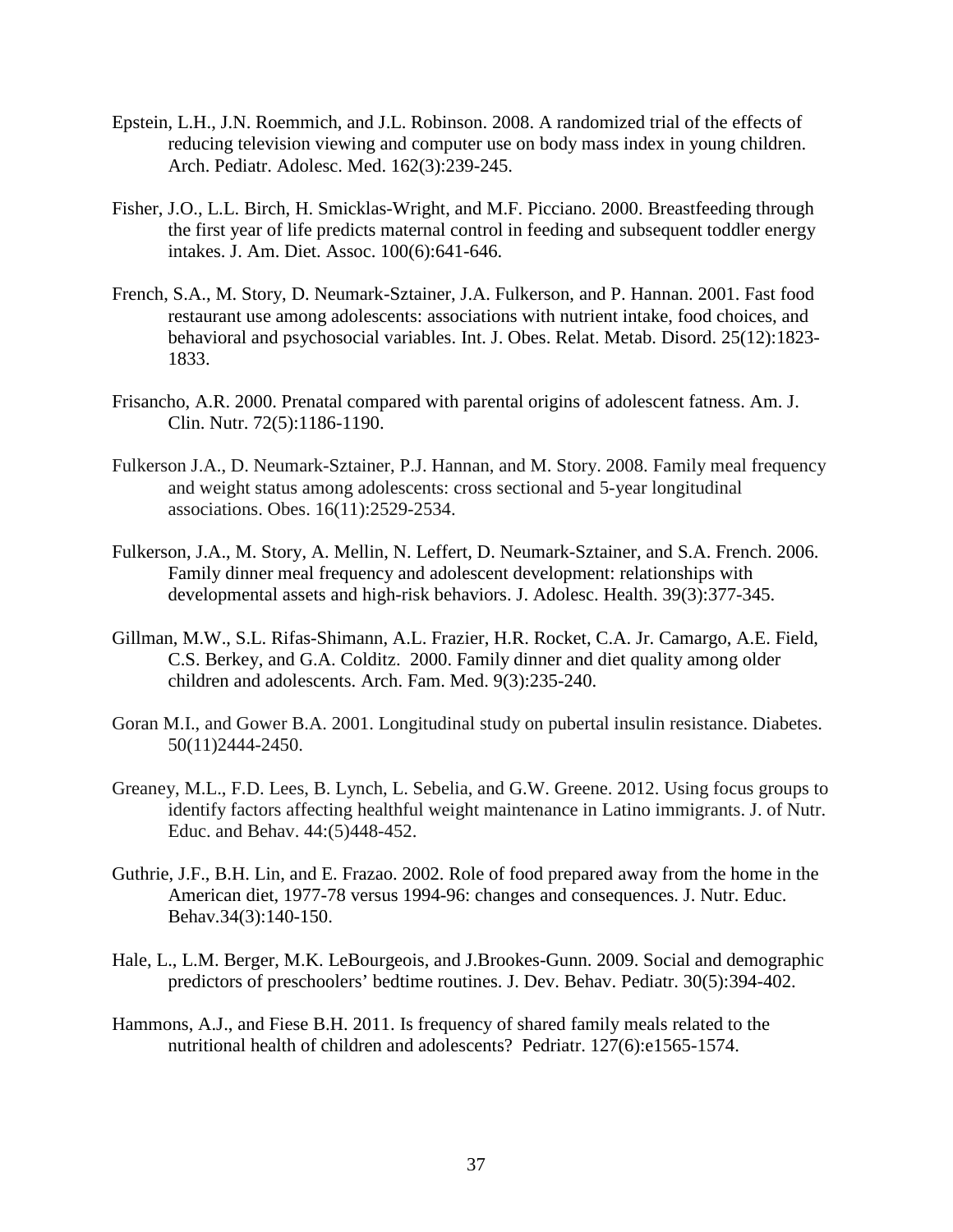- Harder, T., R. Bergman, G. Kallischnigg, and A. Plagemann. 2005. Duration of breastfeeding and risk of overweight: a meta-analysis. Am. J. Epi*.* 162(5):397-403.
- Hassan, F., M.M. Davis, and R.D. Chervin. 2011. No independent association between insufficient sleep and childhood obesity in the national survey of children's health. J Clin. Sleep. Med. 7(2)153-157.
- Heinig, M.J., L.A. Nommsen, J.M. Peerson, B. Lonnerdal, and K.G. Dewey. 1993. Energy and protein intakes of breastfed and formula-fed infants during the first year of life and their association with growth velocity: the DARLING study. Am. J. Clin. Nutr. 58(2):152-161.
- Jerica M.B., S. Rowley, A. Trofholz, C. Hanson, M. Rueter, R.F. MacLehose, and D. Neumark-Sztainer. 2014. Childhood obesity and interpersonal dynamics during family meals. Pediatr.134:923-932.
- Klesges, R.C., T.J. Coates, and G. Brown. 1983. Parental influences on children's eating behavior and relative weight. J. Appl. Behav. Anal. 16(4):371-378.
- Lawrence, R.A. 2010. Does breastfeeding protect against overweight and obesity in children? A review. Childhood Obesity. 6(4):193-197.
- Locke, R. 2002. Preventing obesity: the breast milk-Leptin connection. Acta. Pediatr. 91(9):891- 894.
- Loredo, J.S., X. Soler, W. Bardwell, S. Ancoli-Israel, J.E. Dimsdale, and L.A. Palinkas. 2010. 33(7):962-967.
- Martinez, S.M., J.M. Tschann, L.C. Greenspan, J. Deardorff, C. Penilla, E. Flores, L.A. Pasch, S.E. Gregorich, and N.F. Butte. 2014. Is it time for bed? short sleep duration increases risk of obesity in Mexican American children. Sleep. Med. 15(12):1584-1489.
- McClure, A.C., S.E. Tanski, D. Gilbert-Diamond, A.M. Adachi-Mejia, L. Zhingang, L. Zhongze, and J.D. Sargent. 2013. Receptivity to television fast-food restaurant marketing and obesity among U.S. youth. Am. J. Prev. Med. 45(5):560-568.
- McCrory, C., and R. Layte. 2012. Breastfeeding and risk of overweight and obesity at nine-years of age. Soc. Sci. Med. J. 75(2):323-330.
- Menella, J.A., C.P. Jagnow, and G.K. Beauchamp. 2001. Parental and postnatal flavor learning by human infants. Pediatr. 93(6):271-277.
- Merikangas. A.K., P. Mendola, P.N. Pastor, C.A. Reuben, and S.D. Cleary. 2012. The association between major depressive disorder and obesity in US adolescents: results from the 2001-2004 National Health and Nutrition Examination Survey. J. Behav. Med. 35:149-154.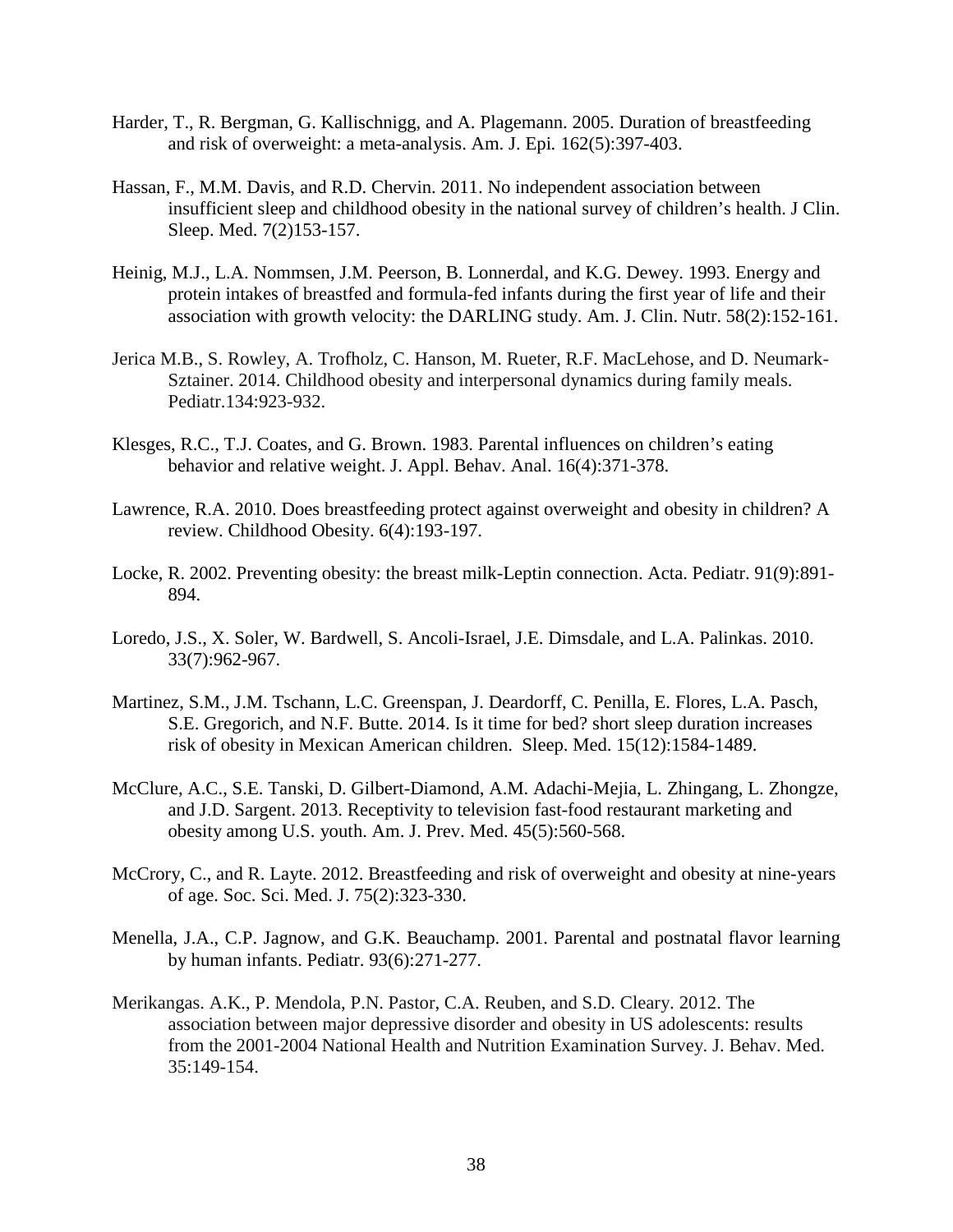- Metzger, M.W., and T.W. McDade. 2010. Breastfeeding as obesity prevention in the United States: A sibling difference model. Am. J. Hum. Biol. 22(3):291-296.
- National Sleep Foundation. 2015. How much sleep do we really need? http://sleepfoundation.org/how-sleep-works/how-much-sleep-do-we-really-need. Accessed 5 February 2015.
- Neumark-Sztanier, D., M. Story, D. Ackard, J. Moe, and C. Perry. 2000. The family meal: views of adolescents. J. Nutr. Educ. 32(6):329-334.
- Newman, C.L., E. Howlett, and S. Burton. 2014. Implications of fast food restaurant concentration for preschool-aged childhood obesity. J. Bus. Research. 67(8):1573-1580.
- Nicklas, T. A., T. Baranowski, J.C Baranowski, K. Cullen, L. Rittenberry, and N. Olvera. 2001. Family and child-care provider influences on preschooler children's fruit, juice, and vegetable consumption. Nutr. Reviews. 59(7):224-235.
- Pottie K., A. Hadi, J. Chen, V. Welch, and K. Hawthorne. 2013. Realist review to understand the efficacy of culturally appropriate diabetes education programmes. Diabetic. Med. 30:1017-1025.
- Puhl, R.M., J.L. Peterson, and J. Luedicke. 2011. Parental perceptions of weight terminology that providers use with youth. Pediatr.128:e786-793.
- Reilly, J.J., J. Armstrong, A.R. Dorosty. P.E. Emmett, and A. Ness 2005. Early life risk factors for obesity in childhood: cohort study. BMJ. 330:1357.
- Robinson, N. 1999. The use of focus group methodology with selected examples from sexual health research. J. Adv. Nurs. 29(4):905-913.
- Salbe, A.D., C. Weyer, R.S. Lindsay, E. Ravussin, and P.A Tataranni. 2002. Assessing risk factors for obesity between childhood and adolescence: I. birth weight, childhood adiposity, parental obesity, insulin, and Leptin. Pediatr. 110(2):299-306.
- Schyve, P.M. 2007. Language differences as a barrier to quality and safety in health care: the joint commission perspective. J. Gen. Intern. Med. 22(2):360-361.
- Singhal, A., and J. Lanigan. 2007. Breastfeeding, early growth and later obesity. Obes. Reviews. 8(1):51-54.
- Spiegel, K., R. Leproult, M. L'Hermite-Baleriaux. G. Copinschi, P.D. Penev, and E.V. Cauter. 2004. Leptin levels are dependent on sleep duration: relationships with sympathovagal balance, carbohydrate regulation, cortisol, and thyrotropin. J. Clin. Endocrinol. Metab. 89:5762-5771.